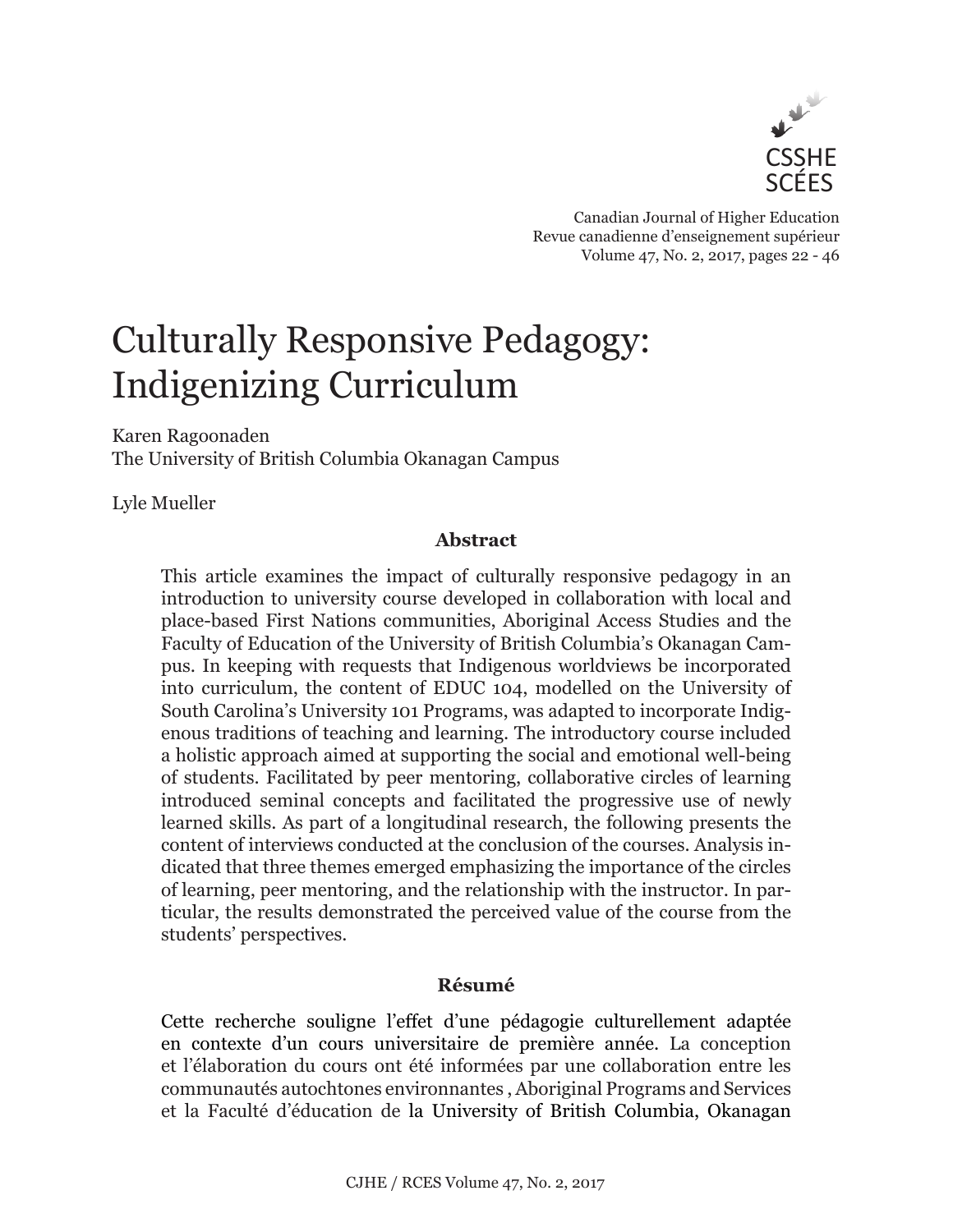campus. Par opposition aux discours magistraux, des cercles d'apprentissage ont appuyé l'enseignement de nouveaux concepts et ont facilité l'utilisation progressive des compétences nouvellement acquises. Dans le cadre d'une recherche longitudinale, trois thèmes identifiant l'importance des cercles d'apprentissage, le mentorat par paire et le rapport entre étudiant-professeur ont été identifiés. L'article présente également le contenu d'entrevues effectuées à la fin des cours.

In keeping with requests that worldviews of First Nation, Métis, and Inuit Peoples (FNIM) of Canada be incorporated into content steeped in Eurocentric, linear educational progression, this study aims to examine how a fusion of Indigenous knowledges and non-Indigenous traditions of learning impact the academic development of Aboriginal Access Studies students. Culturally responsive pedagogy (CRP) is situated in a framework that recognizes the rich and varied cultural wealth, knowledge, and skills of diverse learners. This approach seeks to develop a philosophical view of teaching that is dedicated to nurturing students' academic, social, emotional, cultural, psychological, and physiological well-being (Anuik & Gillies, 2012; Battiste & Henderson, 2009; Cherubini, 2014; Gay, 2000; Ladson-Billings, 1994;). Appreciating the need to conceptualize and develop culturally responsive pedagogy, this paper presents the results of a two-year longitudinal study focused on determining the perceived short-term value of the course from the students' perspectives.

Regarding the seminal concepts of respect, relevance, reciprocity, and responsibility, we recognize the traditions and customs of the Syilx Okanagan Nation in whose unceded territory the University of British Columbia's (UBC) Okanagan campus is situated. In September 2005, the Okanagan Nation Alliance welcomed UBC to traditional Syilx territory in an official ceremony, Knaqs npi'lsmist, where a Memorandum of Understanding was signed. Accordingly, both authors acknowledge settler (Karen) and Métis (Lyle) perspectives during on-going and continuous collaborations with colleagues from Aboriginal Programs and Services (APS), and community members from Westbank First Nation, Ki-low-Na Friendship Society and the Métis Society of British Columbia. In an attempt to counteract the prevalence of pan-Indigenous approaches to pedagogy, Anuik & Gillies (2012) refer to the term Aboriginal as First Nation, Inuit and Métis Peoples of Canada. Recently, the Social Sciences and Humanities Research Council (SSHRC, 2016) proposed that the term Aboriginal fails to reflect the historical, cultural and linguistic diversity among First Nations, Inuit and Métis Peoples. SSHRC defines the term Indigenous Knowledge as the "traditional knowledge is specific to place, usually transmitted orally, and rooted in the experience of multiple generations. It is determined by an Aboriginal community's land, environment, region, culture and language. Traditional knowledge is usually described by Aboriginal peoples as holistic, involving body, mind, feelings and spirit" [\(http://www.pre.ethics.gc.ca/eng/policy-politique/initiatives/tcps2-eptc2/chap](http://www.pre.ethics.gc.ca/eng/policy-politique/initiatives/tcps2-eptc2/chapter9-chapitre9/)[ter9-chapitre9/](http://www.pre.ethics.gc.ca/eng/policy-politique/initiatives/tcps2-eptc2/chapter9-chapitre9/)). Anuik and Gillies (2012) refer to Indigenous Knowledge as the foundational and practical knowledge held by Indigenous peoples globally. In this article, usage of the term Aboriginal is dependent on institutional or policy-related convention.

Conceived as an opportunity for students to transition to higher education, UBC Okanagan's Aboriginal Programs and Services offers access studies to FNIM students who have not met the requirements for admission into first-year university courses. This program prepares students for degree studies by providing parameters to facilitate a holistic ap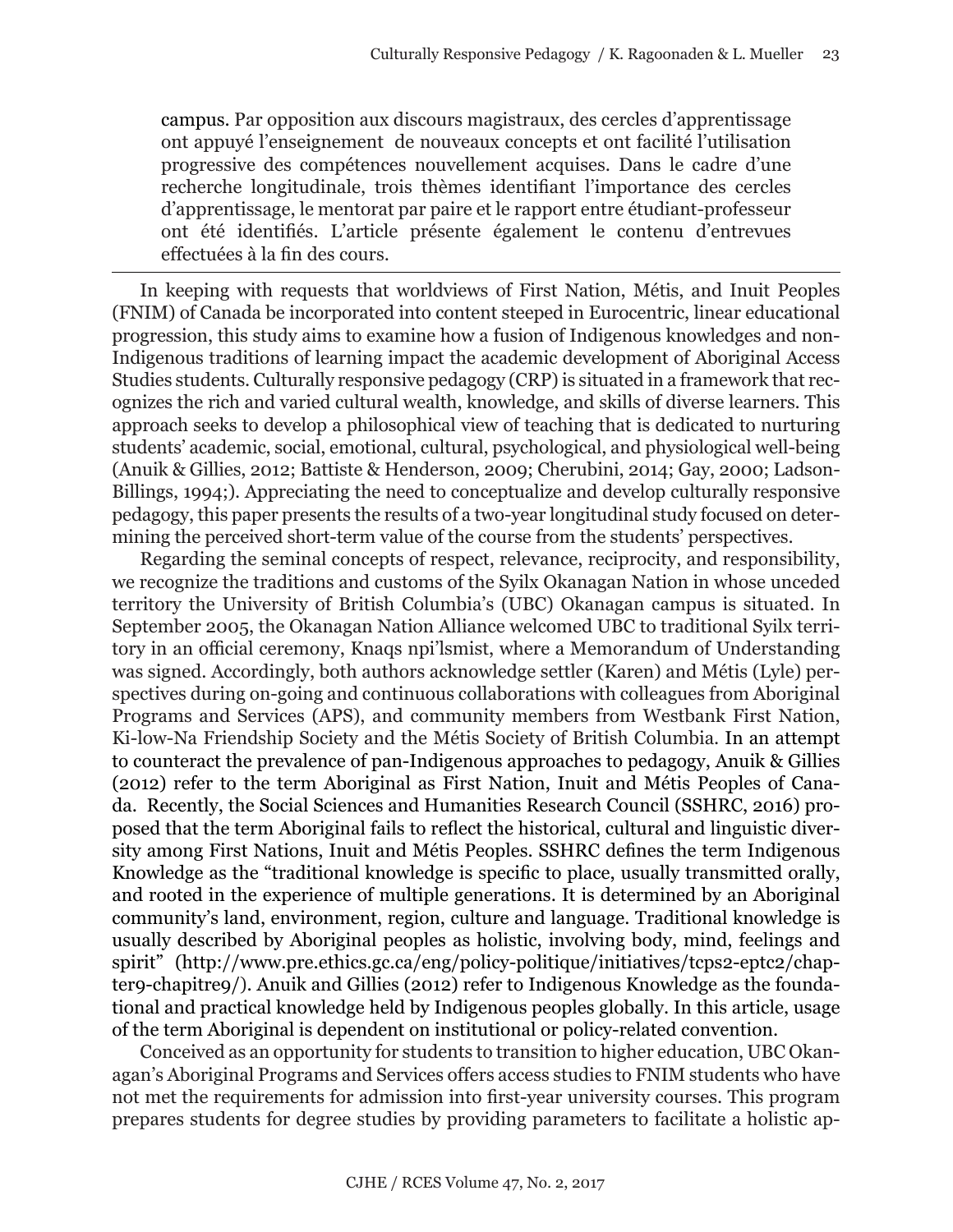proach to the social, emotional, and cultural adaptation to campus life and to first-year university level courses. In this program, FNIM students enrol in developmental classes in biology, education, English and math, earning university credits in each course. The curriculum of each of these developmental classes was Indigenized by one of the authors of this paper, Lyle Mueller, former Special Advisor, Aboriginal Affairs to the Provost's Office. After completing the Aboriginal Access program with a minimum of 60%, students can choose to enrol in first-year courses. This paper discusses the impact of the fourth and last course, EDUC 104 Introduction to Academic Pedagogy: An Aboriginal Perspective.

Informed by the work of Archibald, Pidgeon, and Hawkey (2009) and emphasizing Kirkness and Barnhardt's (1991) 4Rs, (respect for First Nations' cultural integrity, relevance to First Nations perspectives and experiences, reciprocal relationships, and responsibility through participation), a secondary objective of this study was to examine how postsecondary institutions respond to their roles and responsibilities in the area of higher education aimed at Indigenous students. Having a better understanding of how educators can support the academic successes of all first year students is an emergent and important priority in Canadian educational contexts (Canadian Council on Learning; 2009; Canadian Council on Social Development, 2012).

#### **Success in First-Year University Courses**

The first year at university is a critical period during which students' attitudes, identities, goals, and future successes in higher education are most influenced (Ender & Newton, 2000; Kuh, 2001; National Resource Center, 2002; Upcraft and Gardner,1989). In Canada, many institutions have made significant commitments to retention measures that include programs similar to the University of South Carolina's (USC) University 101 (McGuigan, 2005) Programs. North America's leading thinker on retention, Tinto (1993; 2002), proposes that programming directly focused on supporting students in their first year at university is vital to the retention of students. Pidgeon (2009) adds an Indigenous perspective to the discussion on retention by emphasizing the 4Rs and Indigenous cultural integrity. In keeping with conclusive research in this area, she refers to a lack of preparation in the K–12 sector and lack of culturally responsive programs and support services provided by higher education institutions, as well as the continuing prevalence of systemic acts of discrimination and racism in the classroom and in institutional policies as detriments to the retention rates of First Nations, Inuit and Métis Peoples of Canada in postsecondary contexts (Archibald, Pidgeon, & Hawkey, 2009; Battiste, 2002; Cherubini, 2014; Kuokkanen, 2007; Marker, 2004; Pidgeon, 2008).

USC's hallmark course, University 101 Programs, is an international model for firstyear seminars that introduce students to campus life (Barefoot, 1993; Gardner, 1980; 1981). Launched in 1972, University 101 is a three credit, letter-graded course for firstyear and transfer (access) students. The purpose of University 101 is to help new students make a successful transition to academic studies, on intellectual, social and emotional levels. The course aims to foster a sense of belonging, promote engagement in the curricular and co-curricular life of the university, articulate the university's expectations of the students and faculty, support students' development and application of critical thinking skills, and help students clarify their purpose, meaning, and direction. The highest quality first-year experiences place a strong emphasis on critical inquiry, frequent writing, infor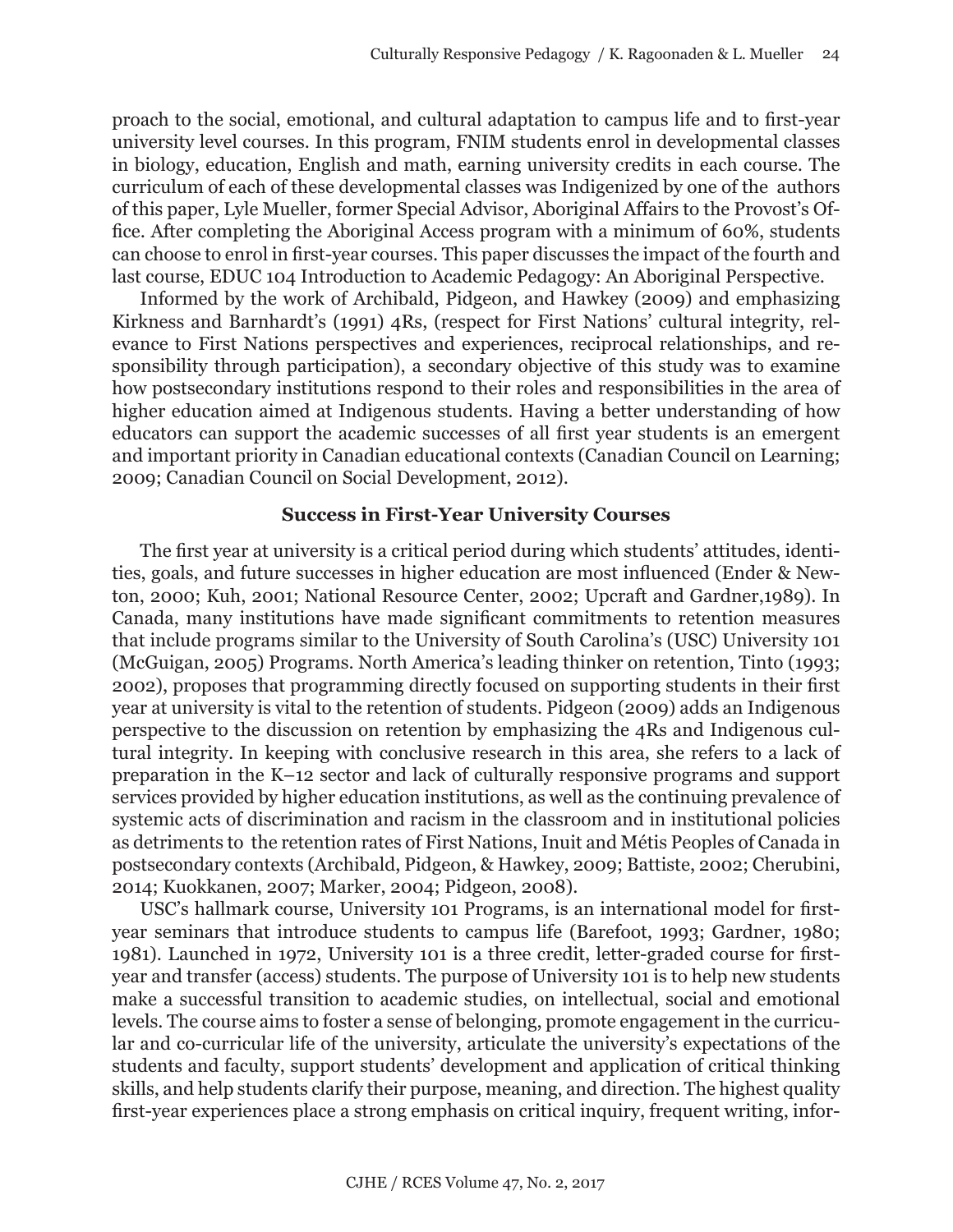mation literacy, collaborative learning, and other skills that develop students' intellectual and practical competencies (National Resource Center, 2002; National Survey of Student Engagement, n.d; Padgett & Keup, 2011).

For first year students, the adaptation and response to university life can be complex and challenging. Higher education institutions recognize the importance of facilitating first-year students' successful integration in the social, emotional, and academic communities of campus life. These types of supports are considered important factors in long-term retention and degree completion (Cuseo, 2002; 2003; Tinto, 1993; 2002). Recognizing the challenges and complexities of adaptation to first-year university studies, an educational perspective based on CRP can provide the necessary parameters to ensure success for novice students.

#### **Culturally Responsive Pedagogy**

CRP is an approach that focuses classroom curricula and practice on students' cultural frames of reference (Gay 2000; 2010; 2013; Ladson-Billings, 1994). It is a pedagogy that recognizes students' differences, validates students' cultures, and asserts that cultural congruence of classroom practices increase students success in schools. In conventional Western school structure, Eurocentric practices focusing on individual disciplines where students are required to learn in a linear fashion abound, to the detriment of those hidden, othered voices (Armstrong, 2005; Claypool & Preston, 2011; Preston & Claypool, 2013). In keeping with this, research indicates that students who are culturally diverse have a tenuous relationship with schools whose educational practices emphasize traditional, Eurocentric, and normative approaches (Battiste, 2002; 2013; Claypool & Preston, 2011; Sharpe & Arsenault, 2009). These types of practices tend to exclude learners from non-mainstream cultural backgrounds by ignoring their distinctive cultural habitus and cultural capital. This obfuscation culminates in a devaluation of identity and way of being, resulting in cultural discontinuity for learners and the educational institution in which they are enrolled (Egbo, 2005; 2009; 2011; Ogbu, 1982; Parhar & Sensoy, 2011).

Ogbu (1982) addresses the negative educational impact of normative educational discourses on minorities by conceptualizing the term cultural discontinuity. This renowned Nigerian-American anthropologist makes the distinction between involuntary and voluntary minorities. Voluntary minorities (e.g., immigrants) tend to form non-oppositional secondary differences with the dominant culture while, involuntary minorities (e.g., Native American) tend to form oppositional secondary differences with the dominant culture. At issue is the fact that both voluntary and involuntary minorities are required to adhere to dominant (White) American cultural frames of reference if they want to acquire upward social and economic mobility (Ogbu, 1978). Consequently, the concept of cultural discontinuity, which hypothesizes that major differences in the school experiences of learners lie in the incongruence of their cultural background and the culture of the school, engages in the difficult discussion about the implementation of CRP in higher education.

Studies in diversity education also indicate that normative stances regarding the scholarship of teaching and learning, despite best efforts, reinforce race, class, and gender inequities (Ball & Tyson, 2011; Gay 2010; 2013). Positive educational outcomes for students, particularly those from non-mainstream backgrounds, depend on the degree of a postsecondary institution's commitment to develop inclusive practices that embrace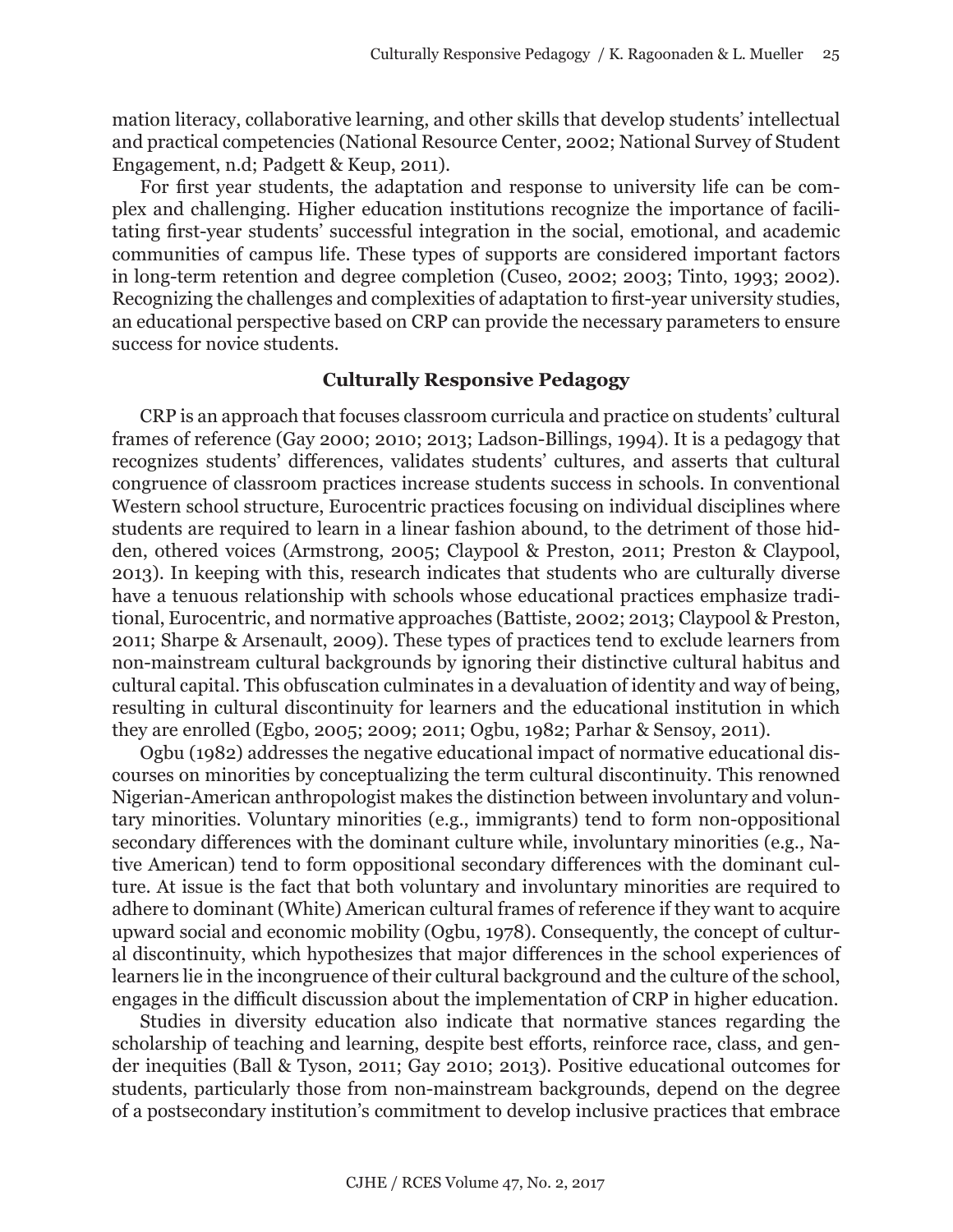and value difference (Egbo, 2005, 2009; Gay, 2000; Ladson-Billings, 1994). Emerging as a global trend, pluralistic societies can position educational institutions to provide opportunities to access social and cultural capital, a necessary condition for developing socioeconomic mobility. By recognizing that public institutions covet the reproduction of the economic, political, social, and cultural mores of a Eurocentric worldview, CRP intuitively responds to the "hidden" voices by validating multiple understandings and ways of being (Ball & Tyson, 2011). Grant and Gibson (2011) reviewed studies that demonstrate how curricular choices relating to class, race, and gender impacted on the development of worldviews, values, and educational practices. These differences were representative of distinctive socio-economic and cultural demarcations that either ensured or negated life chances of underrepresented populations. These demarcations or codes are intrinsic beliefs, traditions, and behaviours found in textbooks, practice, and policy that validate and reproduce mainstream ideology. When normalized, this reinforcement of dominant group values in social institutions such as schools and universities are recognized as a necessity for success in society (Delpit, 2006). These studies concluded that the best predictors of success in education are life experiences, attitudes, disposition toward difference, and a commitment at individual and institutional levels to embody democratic and inclusive pedagogical practice such as CRP. Within the North American educational context, there is a progressive movement to adapt traditional curricula to the representative realities of critical pedagogy, critical multiculturalism, and CRP (Nieto, 2000; 2004; Ragoonaden, Cherkowski, Baptiste & Desprès, 2009; Villegas & Lucas, 2002; Shariff, 2008). Curricula can be better positioned to reflect diverse ways of teaching by bridging the gap between demographics, experiences, and cultural values (Ball, 2009).

# **Indigenizing Curriculum Using CRP**

As indicated University 101, developed by USC, has provided opportunities for 30 years of research by the National Resource Center. This centre is a recognized national and international academic model whose mandate is to introduce freshmen students to first-year university studies. In the same vein, EDUC 104 Introduction to Academic Pedagogy: An Aboriginal Perspective, was developed according to the founding principles of University 101 and has been infused with the First Peoples Principles of Learning (FNESC, 2008). EDUC 104 aims to facilitate transition to university and improve the first-year experience of Indigenous students. Using the framework of CRP, this course attempts to redress the cultural discontinuities between contemporary education and the emergent diversity in school populations at postsecondary institutions.

Infused with the holistic perspective of Indigenous epistemology, an ancillary objective of the course has been to "end the fragmentation Eurocentric educational systems imposed on First Nations students and facilitate the goal of wholeness to which Indigenous knowledge aspires" (Battiste, 2002, p. 30). In collaboration with UBC Okanagan's Aboriginal Programs and Services as well as local and place-based community partners, Ki-Low-Na Friendship Society, Westbank First Nation and Métis Society of British Columbia, CRP has been conceptualized to reflect interconnectivity in a nested system, where all facets of learning link with each other on emotional, social, mental, and physical levels. Teaching from this holistic perspective offers a very different outlook from conventional Western school structure, where individuality and competition are the norm (Armstrong, 2005; Battiste, Bell, & Findlay, 2002; Claypool & Preston, 2011; Preston & Claypool, 2013).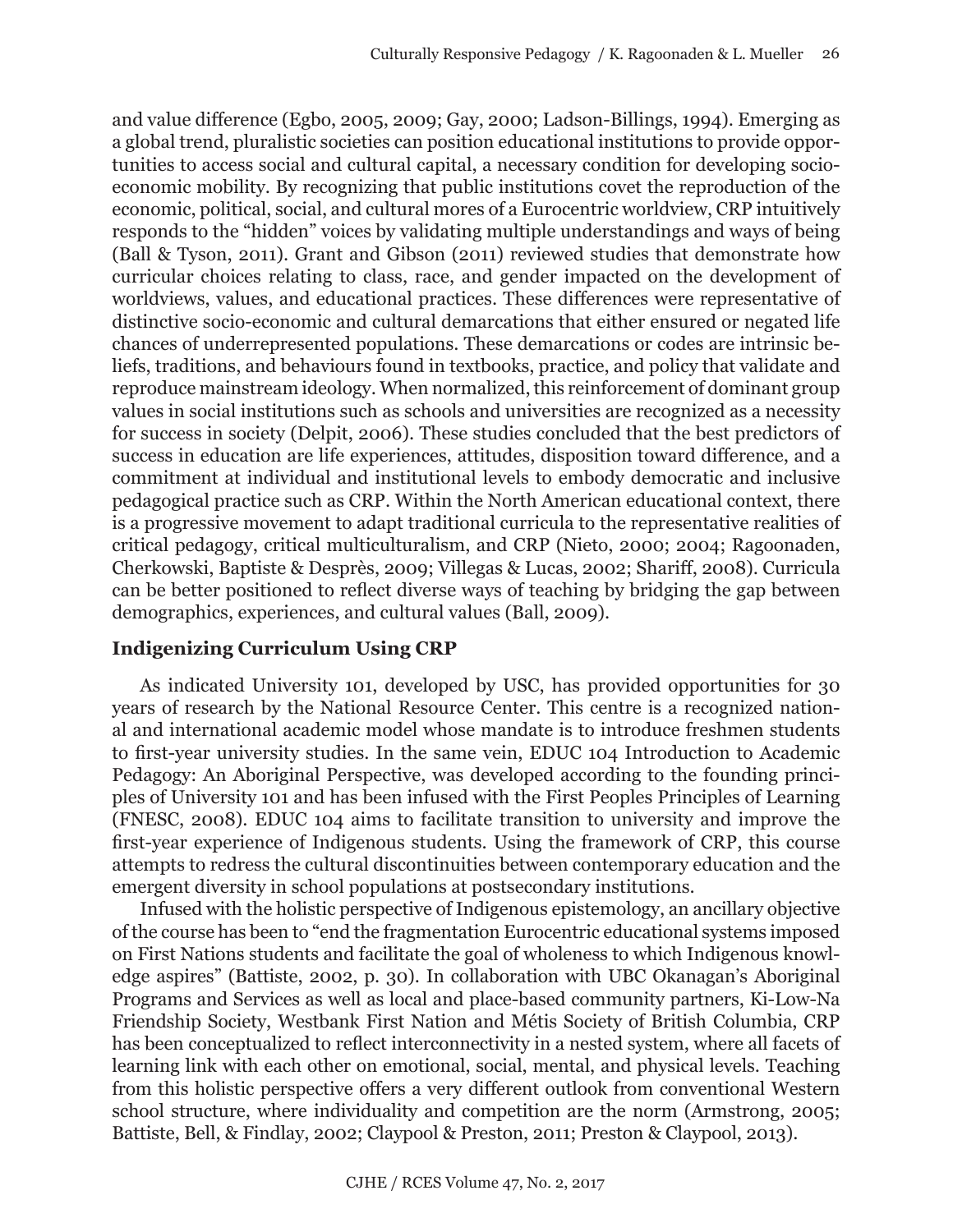#### **Medicine Wheel of Learning**

One variant of the Medicine Wheel of Learning described in *The Sacred Tree: Reflections on Native American Spirituality* (Bopp, Bopp, Brown, & Lane, 2004) served as an important articulation in the conceptualization and development of CRP. It is of note that the Medicine Wheel of Learning is not common to all First Nations. In keeping with the cultural and linguistic diversity of the First Nations People of Canada, many variations of the Medicine Wheel exist. However, the common element found in most Indigenous nations is the concept of (w)holism <sup>1</sup> (Archibald, 1995). Similar to Archibald et al.'s (2009) Wholistic Indigenous Framework, the Medicine Wheel of Learning provides a holistic approach to education embedded in a philosophy and pedagogy that seeks to nurture the four dimensions of the learner. The underlying principle of the Medicine Wheel emphasizes interdependence and unity as an integral educational experience emphasizing the four facets of the self as described in *The Sacred Tree* (Bopp, Bopp, Brown, & Lane, 2004).

Recognizing that First Nations People differ significantly in terms of history, language and cultural practices, there are significant critiques describing misappropriation of the Medicine Wheel. Often, the Medicine Wheel is used out of context to place and is improperly applied to the First Nations to which it relates. For example, Okanagan traditional knowledge and stories are framed on the *Four Food Chiefs*, a Syilx (Okanagan) oral story based on the Skemxist (Black Bear), Siya? (Saskatoon Berry), Speetlum (Bitteroot), and Ntityix (Spring Salmon) (Armstrong, 2000; 2005; Cohen, 2010). Recognizing the diversity of Indigenous students attending UBC's Okanagan campus, the authors, in consultation with APS colleagues and First Nations community members, explored how the Medicine Wheel presents a worldview that embraces concepts of cyclical interdependency and equilibrium in a holistic, interconnected and nested system. A Medicine Wheel is a circle divided into four parts, represents a wide variety of teaching practices emphasizing the centrality of a balanced position, and focuses on the individual's volition to engage in experience (Bopp et al., 2004; FNESC, 2008).

By applying precepts of the Medicine Wheel as described in The Sacred Tree (Bopp et al., 2004) to the cycle of learning, this developmental course, was intended to provide an opportunity for Aboriginal Access students to gain the academic skills necessary for admission to first-year university courses in a culturally responsive manner. The teachings summarized in the book *[The Sacred Tree](http://www.amazon.co.uk/Sacred-Tree-Four-Worlds-Developm/dp/0941524582/ref=sr_1_1?ie=UTF8&s=books&qid=1278964214&sr=8-1)* represent ethical concepts and teachings of North American First Nations societies concerning the nature and possibilities of human existence. Composed of twelve teachings that focus on wholeness, change, and selfvolition, Bopp et al., (2004) identify four dimensions of learning. These four aspects of every person's nature are reflected in the four cardinal points of the Medicine Wheel. The self, situated in the nexus of the circle, is central to the development of the four aspects of one's being. Within this context, in order to learn in a whole and balanced manner, all four dimensions of an individual have to be actively engaged and committed in the educational process. These four dimensions are wisdom and logic (mental), illumination and enlightenment (spiritual), trust and innocence (emotional), and introspection and insight (physical).

As noted in *The Sacred Tree* (Bopp et al., 2004), there are numerous variations of the Medicine Wheel of Learning. Within the diverse representations of the Medicine Wheel, the various learning styles and types of intelligence are valued equally. This is similar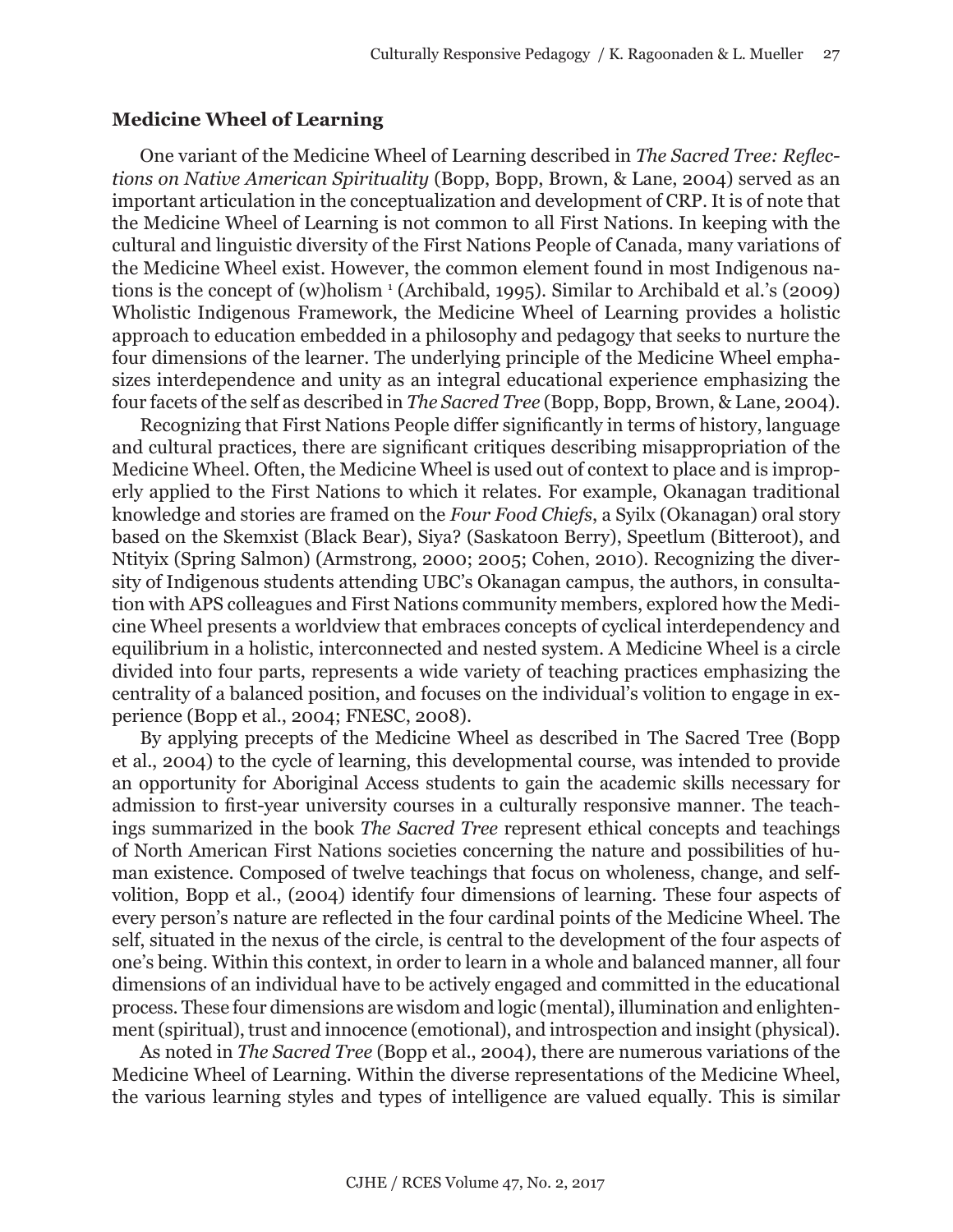to other educational approaches that recognize individual learning styles, modify teaching and learning practices accordingly, and create different paradigms for teaching and learning. For example, the first author's previous work focused on integral education, a conceptual framework that examined how educational behaviours, educational cultures, educational experiences, and educational systems impacted on teaching and learning in primary education (Ragoonaden, Cherkowski, & Berg, 2012). As indicated earlier, Archibald et al., (2009) conceptualized the Wholistic Indigenous Framework, which emphasizes the interconnectedness of the intellectual, physical, emotional, and spiritual elements of human development. Important consideration is given to the connections and relations of family and community as well as the impact of institutional and political influences on the individual's well-being.

#### **Creating Educational Space**

Acknowledging the importance of the physical environment in Indigenous epistemology, the course, Introduction to Academic Pedagogy, was offered in a novel teaching and learning space, the Innovative Learning Centre (http://blogs.ubc.ca/centre/) in the Faculty of Education. Housed in a regular classroom, rows of desks were replaced with standup tables, stability stools, and height-adapted chairs, which were all integral components of the design. Along one side of the classroom, comfortable sofas and chairs, positioned in front of bright, airy windows, lined with plants provided a space for students to engage in small-group collaborations. Writing walls, access to iPads, and computers on high tables allowed students to sit or stand and use diverse mediums to write on/in and to do research. Recognizing the diversity of learning styles, this educational space gave students the option to choose the physical and technological parameters of their learning environment.

 In keeping with the Medicine Wheel's focus on wisdom and logic, the course content of South Carolina's University 101 course was adapted to incorporate approaches found in the *The Sacred Tree* (Bopp et al., 2004). Ellis, Toft, and Dawson's (2012) seminal text *Becoming a Master Student* provided the necessary parameters to teach the developmental skills in a centric, holistic manner. Developmental skills were identified using the table of contents of this well-established textbook. Interestingly, each of the learning objectives of the textbook chapters was positioned within an interconnected circle, drawing parallels with the self, society, and education. However, unlike the textbook, linear progressive stances were not used to teach developmental skills relating to reading, writing, and oral communications. In keeping with the learning outcomes of the *Master Student* textbook, experiential strategies relating to learning styles, time management, note-taking, critical reading and thinking, oral communications, health management, and financial literacy were introduced by the instructor, then experimented with in the circles of learning.

Acknowledging the circular nature of the Medicine Wheel, enrolment in this course was limited to 24 students. Each month during the 13-week semester, students were organized into a different learning circle made up of four participants. In keeping with the positioning of the self in the Medicine Wheel's centre, each individual was made aware of his or her responsibility in the learning process. As they rotated through the semester, first-year students got a chance to meet and learn with a new cohort on a monthly basis. Since new developmental skills were introduced weekly via the learning circles, participants were encouraged to talk about and deconstruct the concepts and to renegotiate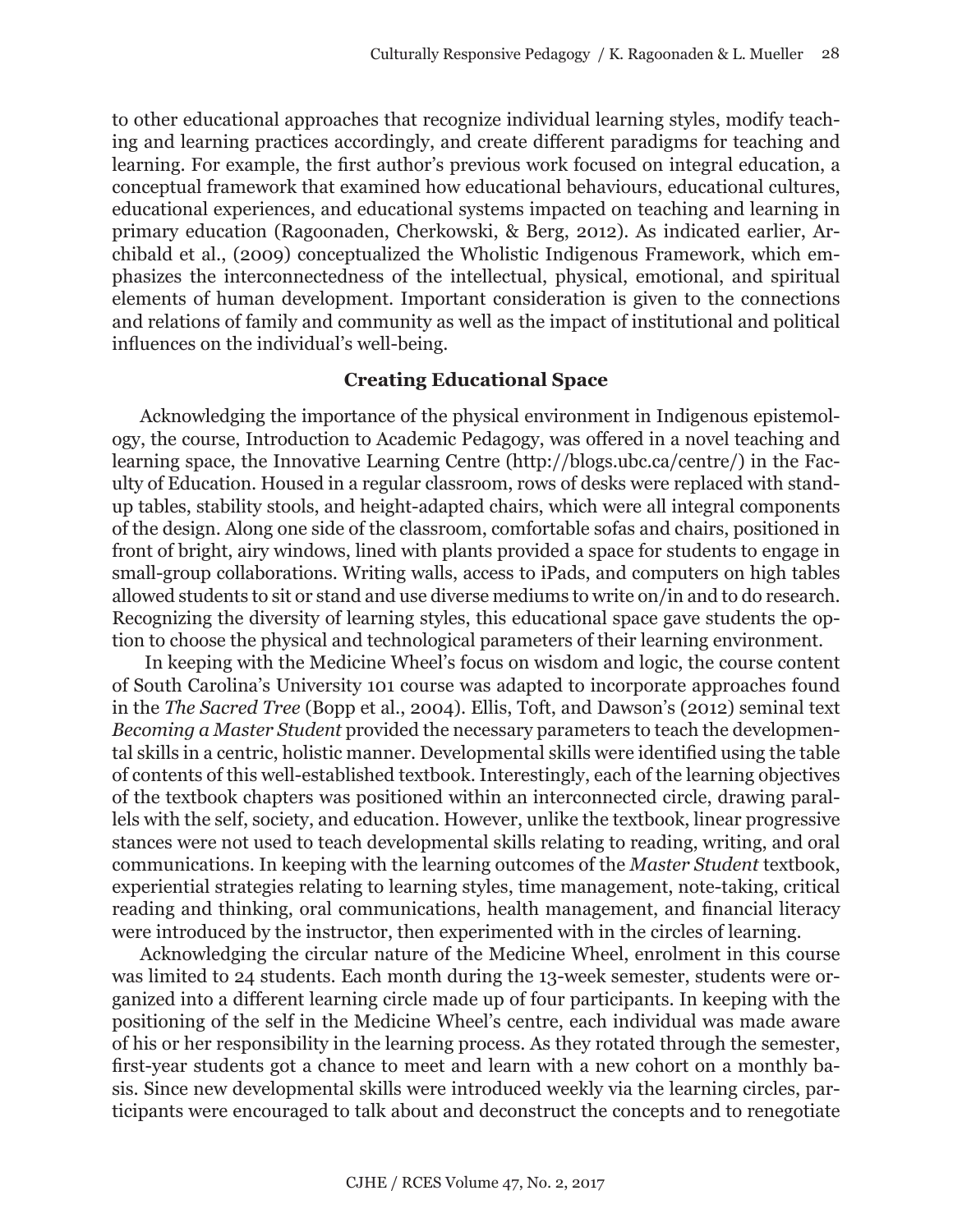their understandings of the skill being developed. Then, through experiential activities, participants in each of the circles of learning applied the concepts to readings and other didactic materials to their own individual program of study.

In the Aboriginal Access Program, which is a transition program, students were on campus full time, taking mandatory developmental courses in English, biology and math. In keeping with the interconnectedness of Indigenous pedagogy, emphasis was placed on the interrelationship of the new knowledge to various contexts. Acknowledging the importance of illumination and enlightenment embedded in the various representations of the Medicine Wheel, the regular presence of Elders, guest speakers from local and placebased First Nations communities and active peer mentoring from upper-level Indigenous students were integral components of this highly supportive educational environment. By understanding the physical, social, and emotional needs of first-year students, Aboriginal Programs and Services provided regular workshops, lunch gatherings, as well as socio-cultural events, such as participation in sweat lodges and salmon feasts, to first-year students as well as upper-year students. Encouraging criticality and intellectual debate, transmission-style teaching by virtue of lectures and PowerPoint presentations were kept to a minimum. For example, in order to establish parameters for the learning environment, at the beginning of each class, the instructor would formally introduce new concepts in the developmental continuum within the scope of 20-minute lectures and/or interactive discussions. Then, a series of experiential activities, which often included a guest speaker, would take up the remainder of the class time.

Despite the fact that positive results have been reported regarding the three-credit University 101 course (Barefoot, 1993; 2000; Barefoot et al., 2001; Cuseo, 2002, 2003; Tinto, 2002), few studies have attempted to delve deeper into understanding the impact and value of the course using a qualitative approach. Most studies have been quantitative, comparing course participants with non-participants according to a measured variable such as retention, graduation, academic success, and integration to university life. To date, little research exists on first-year credited introduction to university courses that take a qualitative methodological approach toward understanding the perceived value of the course, particularly from the students' point of view. Given that little qualitative research has been done to study students' perceived values of the course, the current study seeks to fill this apparent gap in the research.

#### **Methods**

This longitudinal, mixed-methods study began in December 2013 and concluded in December 2015. It adhered to research mandates established by the university's ethics committee as well as acknowledgement and support from Aboriginal Programs and Services. In order to ensure the objectivity of each participant's response, a research assistant introduced the study, underscored the confidential nature of the work, reiterated the withdrawal policy, asked for informed consent, conducted the interview, and collected the initial data. The first author, also the course instructor, did not have access to the data till the last day of grade appeal as dictated by university-wide policy. Once ethical permission was granted, seventeen out of a combined sixty-four students enrolled in 2013, 2014, and 2015 agreed to sit for a semi-structured interview. Data inquiring into the impact of the skills acquisition and the ensuing application in other courses was collected. Demograph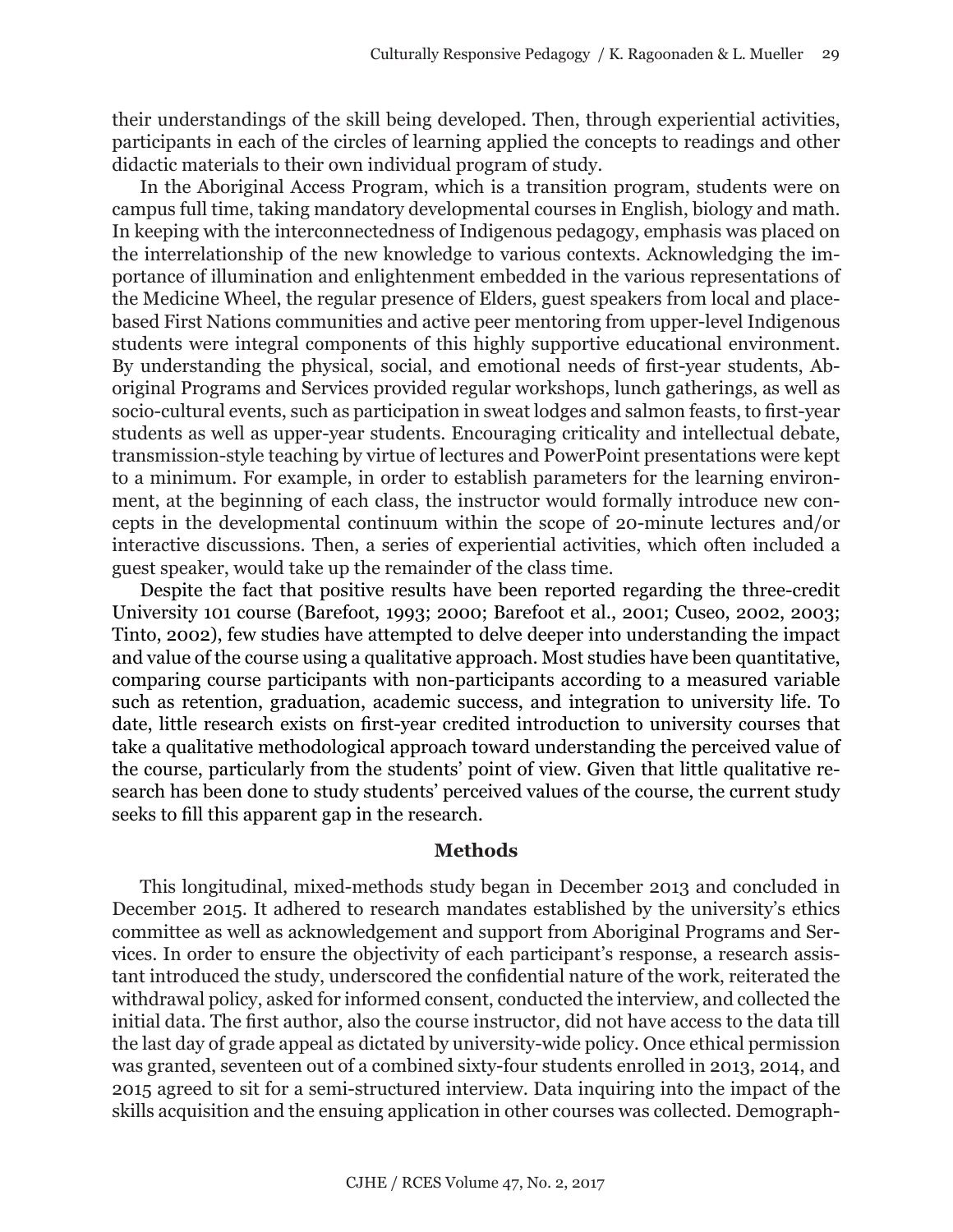ic information indicated that eleven women and six men between the ages of 18 and 56 participated in the research. All Aboriginal Access students self-identified as First Nation or Métis. They were not required to provide any geographic data relating to the location of their homes and/or appartenance to a First Nation.

Based on the grounded theory approach (Glaser, 1992; Glaser & Strauss, 1967), the semi-structured interviews provided the data from which new information was generated. The 10 question interviews were divided into three sections. Questions 1–3 inquired into the type of skills acquired and how these are applied to other courses. Questions 4–6 examined how and if the course content was beneficial to the student's overall university experiences. The last series of questions interrogated the benefits of a culturally responsive course as well as the impact of the peer mentors in the students' learning environment. During the interview, participants also responded to a five-point Likert scale relating to the acquisition of specific academic skills as dictated by the table of contents of the textbook (question 2). Data collected from the Likert scale in the questionnaire was tabulated and considered during analysis.

Transcription of interviews and thematic coding of the responses resulted in the emergence of identifiable themes in the participants' responses. Measures taken to determine thematic codes included using the constant comparative method to identify and to analyze the data collected from the interviews. Themes and patterns were identified, organized, and analyzed.

To begin with, the initial coding was conducted within the first set of data coming from the student interviews. Through initial coding, *in vivo* codes (verbatim quotes from data) and/or important words or groups of words were identified: circles of learning, socialization, community, peer mentors, academic support, teacher. Once *in vivo* codes were identified, the constant comparative method was applied again to all interviews and the following categories emerged:

Theme 1: Circles of learning based in CRP created social relationships and community; Theme 2: Peer mentoring provided socio-emotional and academic support through shared narrative; and

Theme 3: The importance of the student–teacher relationship.

#### **Results**

In the following section, Figures 1 and 2 provide an overview of the data relating to specific (as indicated in the textbook by Ellis et al., 2012) and generalized perceived skill development (an overall perspective of the skill development) of participants. To support the selfreported data, the thematic analysis of student interviews will be presented, then discussed.

#### **Skill Development**

Figure 1 represents the results tabulated from question 2 in which a five-point Likert scale was used to determine the students' perceived development of specific academic skills as identified in the Ellis et al. (2012) textbook. In keeping with the content of the textbook, each chapter reflected the skill being taught.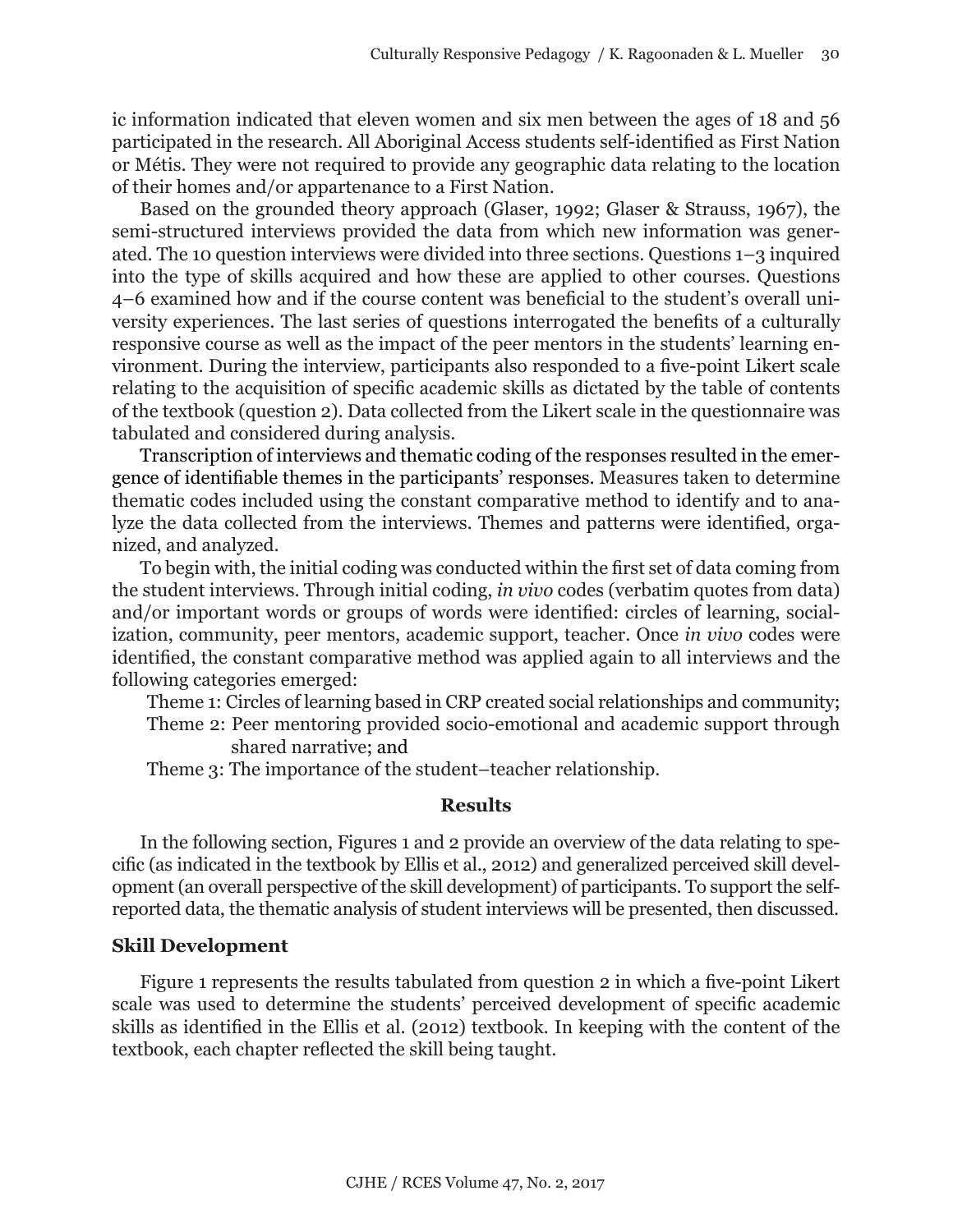



Results emanating from Figure 1 indicated that the skills relating to muscle reading and note-taking had the highest response in the category of fully learnt. Participants learned most of the skills relating to their learning style, time management, memory strategies, critical thinking, oral communications and financial management. Areas that required more development included memory, preparing for tests, and health management.

Question 6 in the interview specifically asked students about the perceived values relating to the acquisition of the generalized academic skills necessary for university admission. Figure 2 demonstrates that the majority of students indicated the skills learned met expectations and in some cases exceeded expectations.

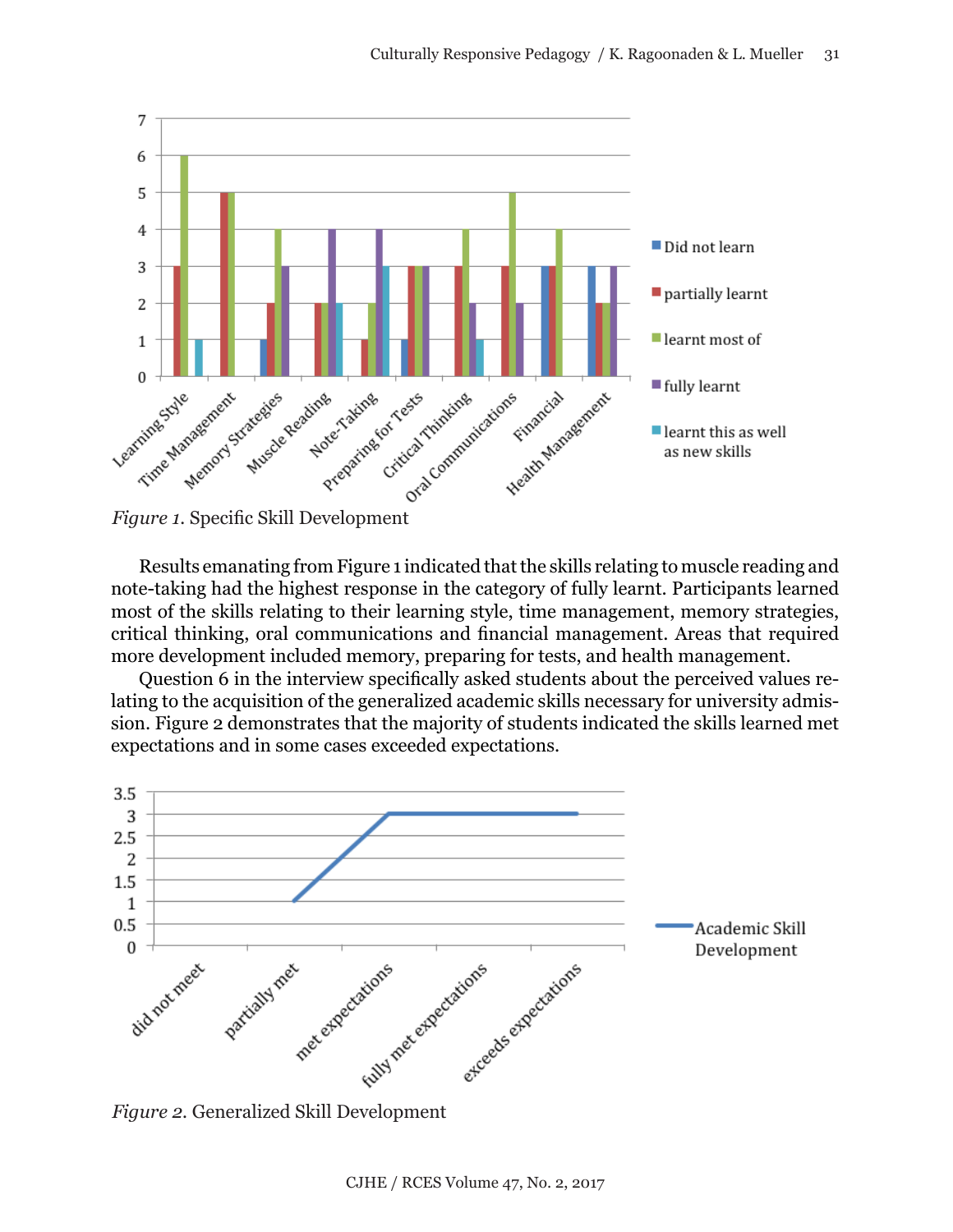The above data was supported by comments made during the interview about the impact of this course on students' skill development. Please note that all transcriptions are verbatim.

It was a great transition course. It was . . . I've been out of school for a year, so it was a great class to get back into reading, get back into all the different steps, and also learn about what it takes to get to that next level of thinking and become successful at university. (2013A1)

It was a helpful course. It's been quite impactful. (2014B3)

I like the amount of hands-on [in] a smaller class, (2015C4)

Not really like your average class, where it's just talking about things that happened ten10, twenty 20 years ago. It's more recent, . [I learned] Cornell notetaking system, effective listening, . . . ...and different ways of studying., I guess I learned a lot. More than I thought., I already have [recommended it to someone for next year]. (2013A3)

# **Emergent Themes in CRP**

As indicated, as the interviews were transcribed, coded, and analyzed, three themes emerged.

**Theme 1: Circles of learning based on CRP created social relationships and community.** Responses from the interviews indicated that the circles of learning provided students with the necessary parameters to foster the development of a sense of community.

It [circles of learning] was a great way to express your feelings with people. (2013A8)

And we had them for a month, so toward the end of the month, we really got comfortable with the people there. (2014B1)

I really enjoyed the tables, having them all split up. I enjoyed sitting with new people once a month. (2015C2)

Interestingly, the most common response about the circles of learning referred not to the development of academic skills but more so to the acknowledgement of budding friendships and potential socializations that arose from the connections made in the class.

In our learning group, we also became friends, so even outside of the classroom, it was to feel their support and come to the Aboriginal centre and see 'em and talk with them too about other coursework you had. (2014B3)

I used the circle of learning as a way to become friends with some people. (2015C3)

One student indicated that shared experiences were important:

It's nice to hear about that other people were having problems, too. (2015C4)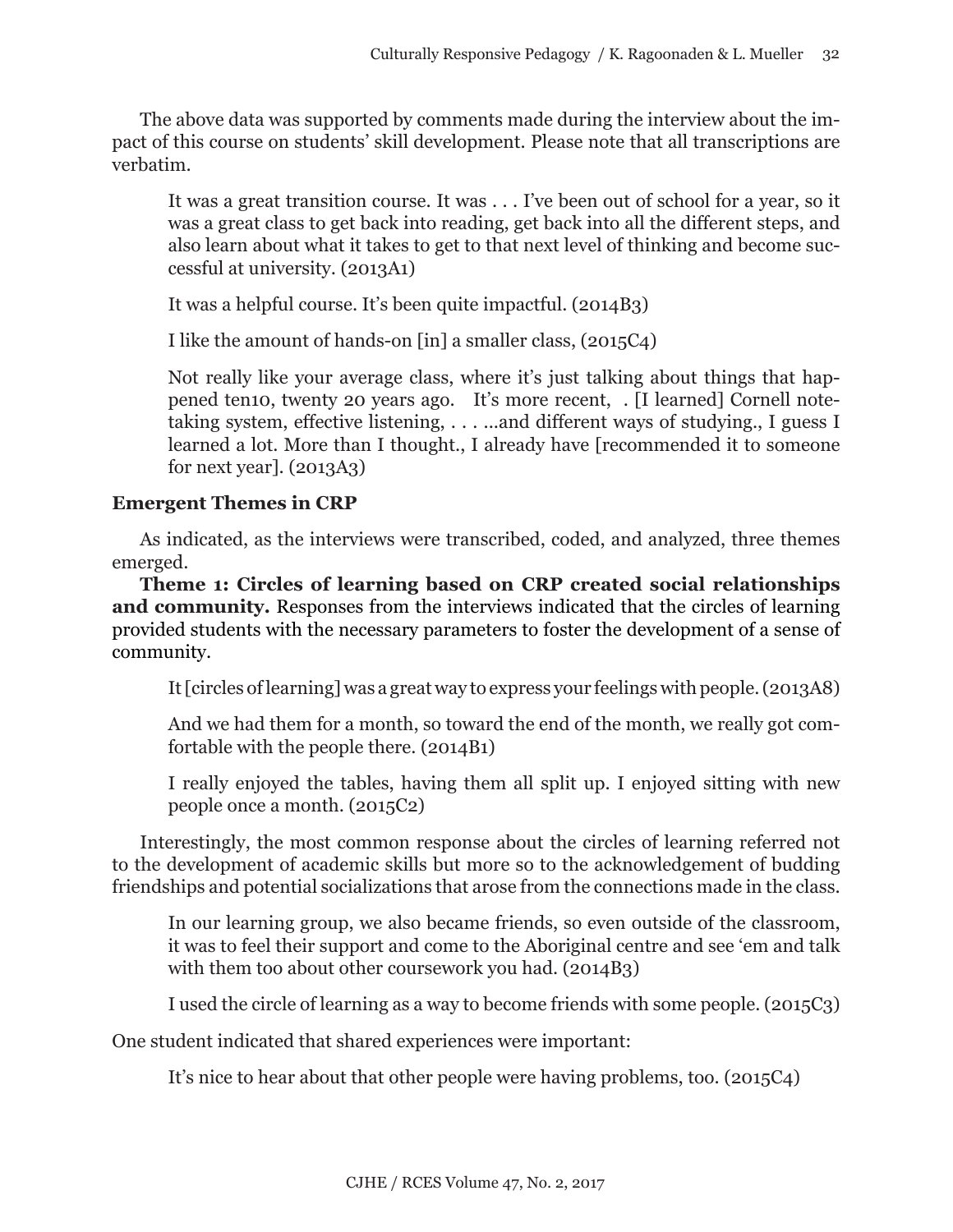For instance, First Nations people coming in, not feeling like they're alone, they've come from their own life, and they don't feel like they're completely different. The circle of life. You kind of get a view of everyone. (2013A4)

However, not all students had a good experience with the circles of learning. Three participants identified the lack of collaboration amongst the classmates as an inhibiting factor in the success of shared knowledge.

Frustrating. (2015C2)

I think there should be at least one leader in each group. (2013A7)

The in-class circles—I don't think it helped me in the classes. (2014B2)

Theme 1 (that circles of learning based on CRP created relationships and community) speaks to the importance of the interconnections of relationships but also underscores the salient need to address the socio-emotional needs of first year students. This type of networking supported students as they progressed through the course, providing them with a safe and respectful context where they explored camaraderie. The shared experiences of trying to create belongingness within an academic context also provided parameters upon which to build community. However, three students noted that the collaborative learning processes in the learning circles were frustrating.

**Theme 2: Peer mentoring facilitated the narrative of shared experiences.**  In keeping with the concept of developing a supportive community of learners, peer mentors were an integral component of the course. During the interviews, students identified how the peer mentors provided social, emotional, and academic support as well as a willingness to share their own similar experiences with transition to campus life.

# *Social and emotional support.*

And having one more person just to talk to, and pretty much discuss how you're doing. It's a good thing to have. If I didn't have that, then it would just be different. Someone to communicate with would be beneficial because I know if I didn't have anyone to talk to, I'd just feel alone and stuff, so it helped me in that way. (2013A9)

My peer mentor [name withheld], she just always knew what I was going through, so she would always give me the right advice. She was really helpful. It was always nice knowing if I ever needed something, or needed somebody, I'd have that person to call.

 It's kind of like peers. Yeh, it was very impactful, they were a huge help. We had fun. [met] a couple days a week, or maybe less. It helped a lot. (2013A5)

Our talks, just knowing I had support everywhere, asked other peer mentors for help and they were super helpful. (2014B3)

# *Academic support.*

She was always offering help to study. (2015C1)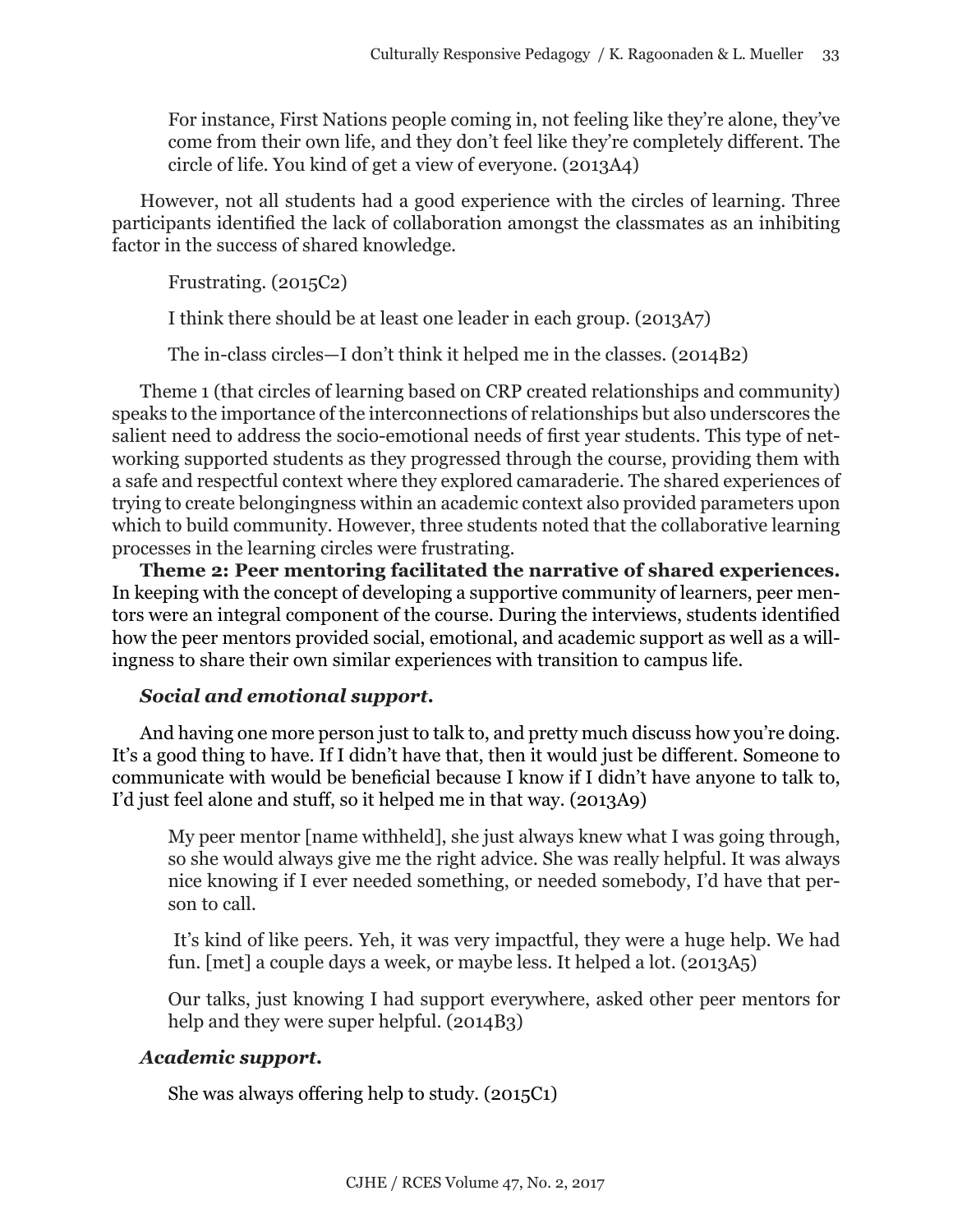I really liked the peer mentoring. It was really nice going to university and not knowing anyone, and the peer mentor was always offering help for studying and coffee. (2014B4)

[Name withheld] is my peer mentor and she's really engaged in the courses. You know, she shows up to our classes. She helps a lot. It's actually been quite beneficial to have someone to talk to and we relate on a lot of subjects. So, it's been very nice. (2015C3)

They have really nice peer mentors here. They're fully dedicated to help you do the best you can do, and they just want to see you succeed at the course you're doing and pass school. (2013A7)

Yes, it's nice seeing them in there, and it makes you feel like you actually have people supporting you too. And then also when you see them in the Aboriginal Centre, they also . . . they were in the class, so they know what you're working on, and they know exactly what you have to do. So then when you go to ask them, they're always there and they know exactly what you need to do. (2014B1)

**Shared experiences.** As indicated, respondents were particularly appreciative of the shared experiences of their mentors.

[Yeh. Just somebody who went through the course and knows what it takes to do, to pass it. And they have that leadership, and you can look up to them and ask them for help if the teacher's not available. (2015C1)

I liked them. They were helpful, you kind of have an idea of where other people have come from, their struggles. (2013A10)

She's really committed. I see her almost everyday, and no matter what she's doing, she's willing to sit down and work through everything or even just talk. Yeh, she's had an interesting, eventful life, and so she can kind of relate to almost any feeling I've had this semester. She gets it; she's been there, so . . . we've just had some same experiences. (2014B4)

Despite the accolades regarding peer mentoring, some students did not find that this support was academically beneficial. However, they did recognize the social and emotional support provided.

I had my peer mentor, but it's just more of like another student in the Ab[original] Centre that you're saying hi to. Not really. I see them kind of like people to hang out with more so. (2015C3)

I didn't really use the peer mentor too much, but I'm sure it wouldn't have been negative if I'd used it more, it's hard not knowing that many people. (2013A2)

Notwithstanding the above comments, the majority of these results emphasized the socio-emotional and academic support provided by the peer mentors. This is in keeping with recognized research that states the peer mentoring role is a valuable experience that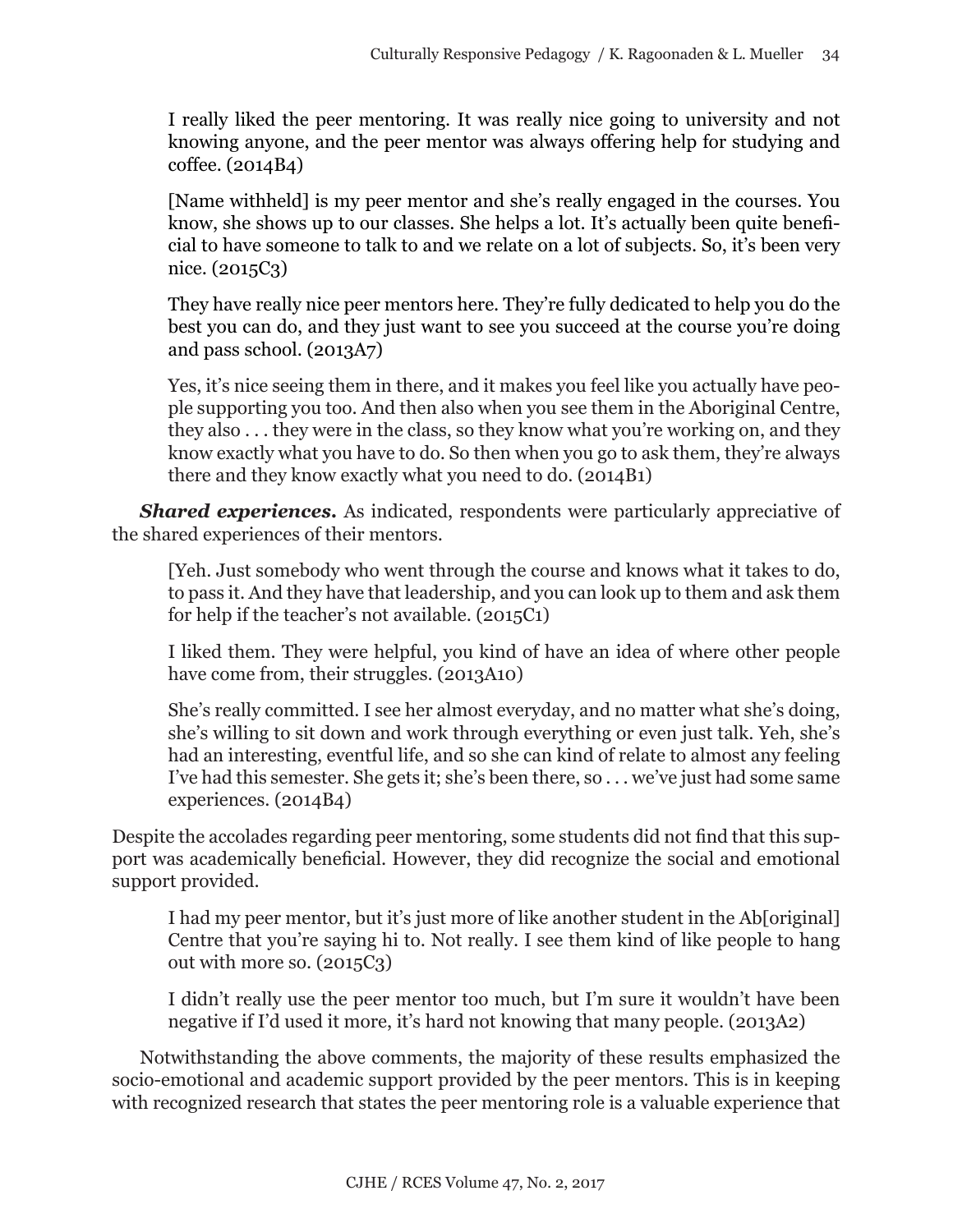charts new career objectives and lifelong personal change (Barefoot, 1993; Barefoot & Fidler, 1996; Barefoot, Gardner, Cutright, Morris, & Schroeder, 2005; Ender & Newton, 2000). Furthermore, this type of mentoring is representative of an Indigenous cultural intergenerational approach to helping and teaching while creating supportive relationships (Archibald, Pidgeon, & Hawkey, 2009; Pidgeon, Archibald & Hawkey, 2014). This type of support is emphasized in CRP literature as a strategy in which students develop camaraderie and a work ethic as they critically and creatively explore curricula (Ladson-Billings, 1994).

**Theme 3: The importance of student–teacher relationship.** Here are several comments that speak to the nature of the relationship between student and teacher.

I enjoyed getting to know the teacher on a more personal level, rather than her not knowing who you are. And she got to actually get to know you in some way. That's what I enjoyed. (2015C1)

It was a good environment to walk in, she knows your name, and she knows who you are. It's nice to have that, other than walking in and teachers don't know you, and so they don't really care how you do. (2013A8)

I like the ability that you actually have that personal interaction with the teacher. She knows your name and you get to talk with her. I like that. I think they chose really good teachers. (2013A3)

[The teacher is hands-on.] She'll write something on the board and in our learning groups, [and we] have to come up with ideas and go up there and write it down and interact as a group . . . [she gives] opportunities to get up and express yourself.  $(2013A5)$ 

[The instructor] was really nice, willing to do one-on-one and stuff like that, so I felt that was really nice. (2014B3)

An important component of CRP is building relationships (Egbo, 2009; Gay, 2000; Parker, 1998). Meaningful teacher–student relationships that build on the emotional, physical, and intellectual facets, among many others, of the learner facilitate the development of a safe, respectful context. Delpit's (2006) analysis of the juxtaposition of race, ethnicity, teaching, and learning demonstrates that teachers can positively transform the lives of their students if they dispense with prejudice, stereotypes, and cultural assumptions. Egbo (2011) argues that this and cultural literacy, are the socially and morally nonnegotiable components of progressive educational programs.

# **Discussion**

Figures 1 and 2 demonstrate the students' perceived positive values relating to the culturally responsive introduction to university course. The inclusion of the voice of Aboriginal Access students in this study is representative of the shifting mindsets of the Canadian education system. Within this new mindset there is an increased presence of First Nation Peoples' histories, languages, cultures in provincial curricula, that along with the provision of sustained leadership and informed practice, can support emergent para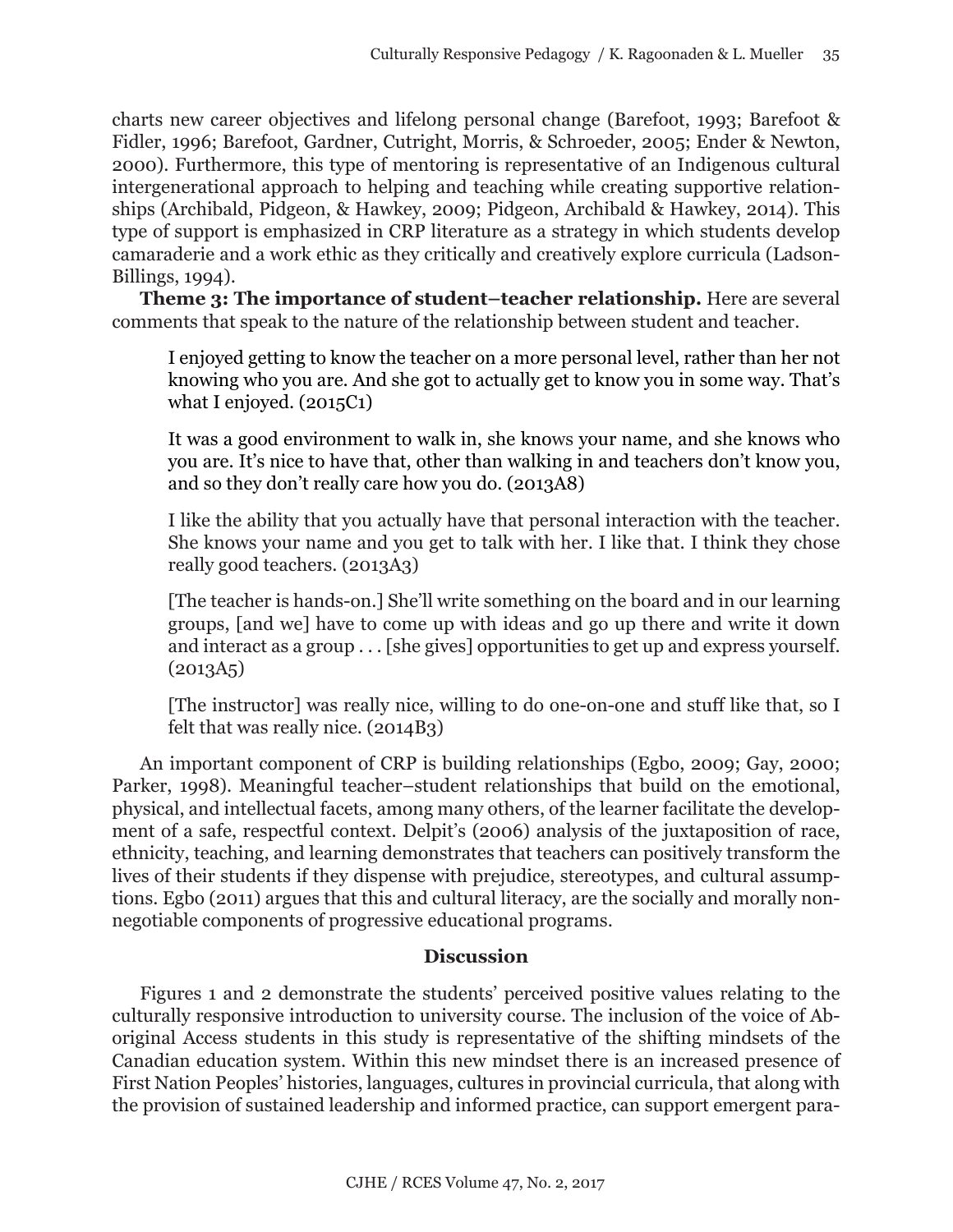digms upon which the Indigenization of curricula can take place (British Columbia Ministry of Education n.d.; Canadian Council on Learning, 2009; Ragoonaden, Cherkowski, Baptiste & Després 2009). The three emergent themes identified in the data analysis of the semi-structured interviews—circles of learning created social relationships and community; peer mentoring provided socio-emotional and academic support through shared experiences; and the importance of the student–teacher relationship—indicated that the infusion of CRP in a University 101-type course was beneficial to the students' intellectual, social, emotional, and academic development. CRP asserts the value of focusing classroom curricula on students' cultural frames of reference, recognizing that this cultural congruence can increase student success. This is in keeping with Bopp et al.,'s (2004) focus on the importance of harmonizing the four components of the Medicine Wheel, situating the self as the nexus between wisdom, illumination, trust and insight. Likewise, literature related to University 101 recognizes the importance of setting and maintaining progressive goals relating to the intellectual, social, and physical well-being of first year students (Cuseo, 2002; Tinto, 1993; 2002; Upcraft and Gardner, 1989)

As indicated, peer mentoring facilitated the narrative of shared experiences and provided socio-emotional and academic support. This highlights the fact that peer mentoring ensures that first-year students are never isolated and that their academic development can be nurtured through a supportive community. The literature on the first-year experience sees persistence (Ischler and Upcraft, 2005) plus the ability to adapt in a variety of ways academically, socially, and emotionally as key to success for the first-year student (Pascarella, Terenzini, & Wolfle, 1986; Wilke & Kuckuck, 1989). Peer mentoring provides the kind of supportive peer interactions that Ischler and Upcraft (2005) identify as significant in helping students persist through their first college year.

Within a culturally responsive framework, the descriptive analysis of the Likert scales found in Figures 1 and 2 indicate that most of the skills necessary for admission to firstyear courses had been developed and were being applied in other concurrent courses. For example, CRP-infused strategies such as muscle reading and note-taking were being applied in a successful manner in biology and in English. Interestingly, students noted the fact that health management had been introduced briefly during the last week of classes and expressed a strong interest in spending more time on physical well-being. A minority of students also noted a lack of engagement from some classmates in the circles of learning, indicating that a lack of collaborative skills can hinder engagement and commitment of all participants. This is in keeping with previous studies that demonstrate that collaborative practices must be structured in a way that ensures an equitable division of the required work (Johnson & Johnson, 1974; Johnson, Johnson, & Holubec, 1990; Ragoonaden & Bordeleau, 2000). These are important developmental skills in all first year students' educational journey. Curricula in higher education must acknowledge this disparity and respond thoughtfully and intentionally to this salient pedagogical need.

Regarding the importance of student–teacher connection, Noddings (2003) speaks emphatically about the notion of caring for and being cared for in the teacher–student relationship.

Teaching involves two people in a special relationship. . . . Sometimes teachers and students just explore . . . this [exploration] is not prespecified, nor need it remain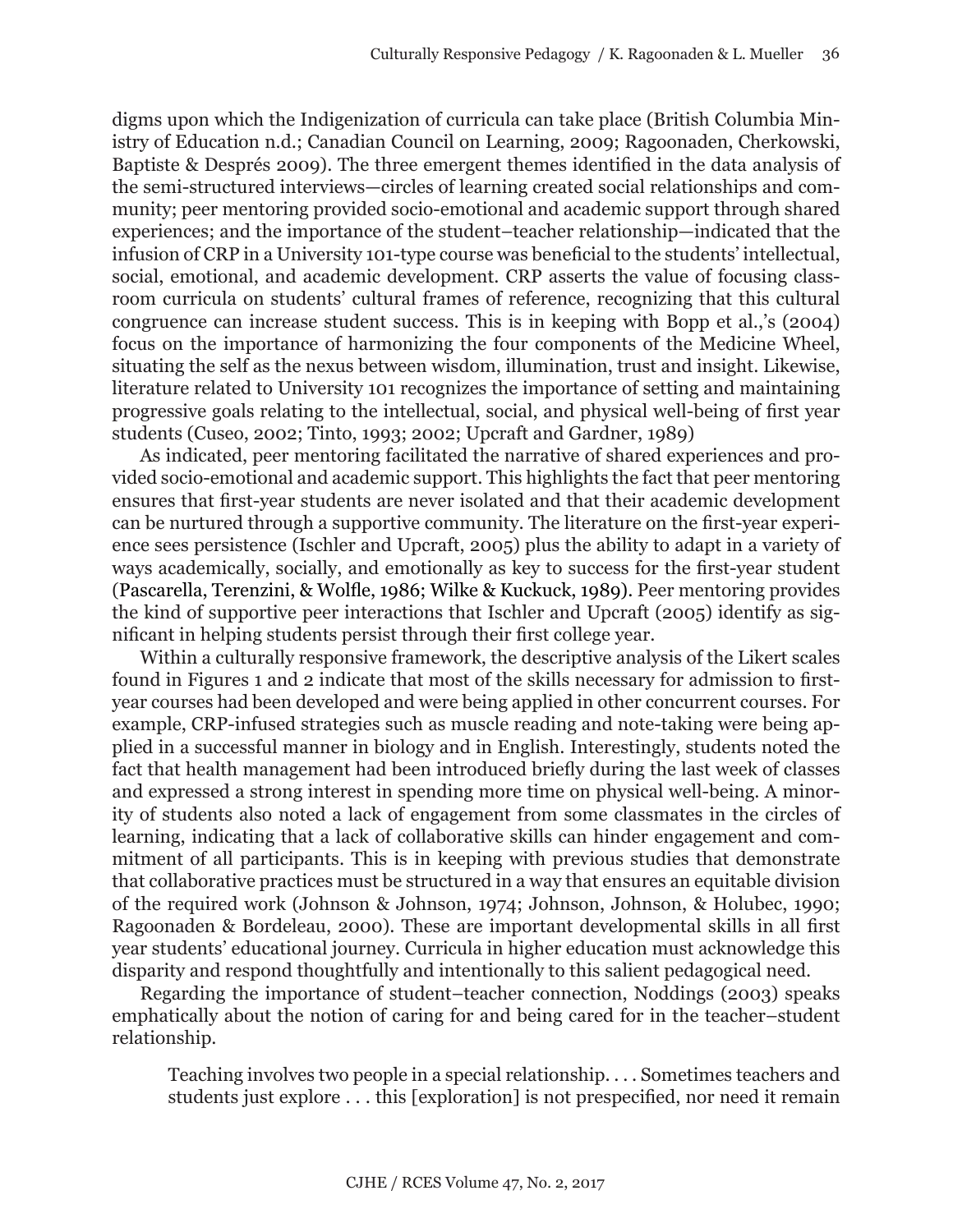constant, or for that matter, lead somewhere definite. The essence is in relationship (Noddings, p. 195).

 Reiterating Noddings (2003), Palmer (1998) states unequivocally that good teaching comes from the integrity of the teacher, from the relation between teacher and student. In fact, echoing CRP, he discredits the presence of the universal tale and calls for an acknowledgment and a validation of the plurality of contemporary society where diverse stories can be told and heard.

Parker's (1998) work is indicative of the emergent discourse emphasizing the importance of shared narratives and shared experiences. In keeping with Ogbu's (1982) conceptualization of cultural discontinuity, students' comments do reflect the disconnect between the universal tale and students home and educational contexts, resulting in feelings of alienation and marginalization that lead to lack of confidence in social situations and academic matters.

Many educational researchers echo this sentiment and acknowledge that an important component of CRP is building relationships (Anuik, Battiste, & George, 2010; Egbo, 2009; Gay, 2000; Ladson-Billings, 1994; Nieto, 2000; 2004). Meaningful teacher–student relationships that build on the learner's emotional, physical, and intellectual facets (among many others) facilitate the development of a safe, respectful context. Egbo (2011); Ryan, Pollock, and Antonelli, (2009); and Villegas and Lucas (2002) argue that an approach asserting the value of focusing classroom curricula and practice upon students' cultural frames of reference, along with cultural literacy, are the socially and morally nonnegotiable components of progressive educational programs.

In future iterations of the course, modifications based on these preliminary results, particularly in the area of strategic collaborative learning and increased training for peer mentors, along with on-going consultations with APS and place-based First Nations communities will be considered to better meet the needs of the first-year undergraduate students. Data collected during the interviews can provide this first step in understanding best practices relating to the integration of CRP in higher education.

#### **Limitations**

Due to the small sample interview size of this study, a very limited perspective can be proposed. However, certain notable experiences demonstrating the impact of CRP may provide direction for future research. Students did appreciate the integration of CRP via the circle of learning, the presence of Aboriginal peer mentors, and the positive relationship established with the instructor.

#### **Conclusion**

Reflecting on the culturally responsive approach used in Academic Pedagogy: An Aboriginal Perspective, the Indigenization of the curriculum supported by a robust partnership with Aboriginal Programs and Services, First Nations community members, and the presence of peer mentors, fostered the development not only of academic skills but also relationships, shared experiences, and community-building in first year students. Within a limited scope, the results of this study support the thesis presented by many scholars who recommend that traditional Indigenous philosophies of education be incorporated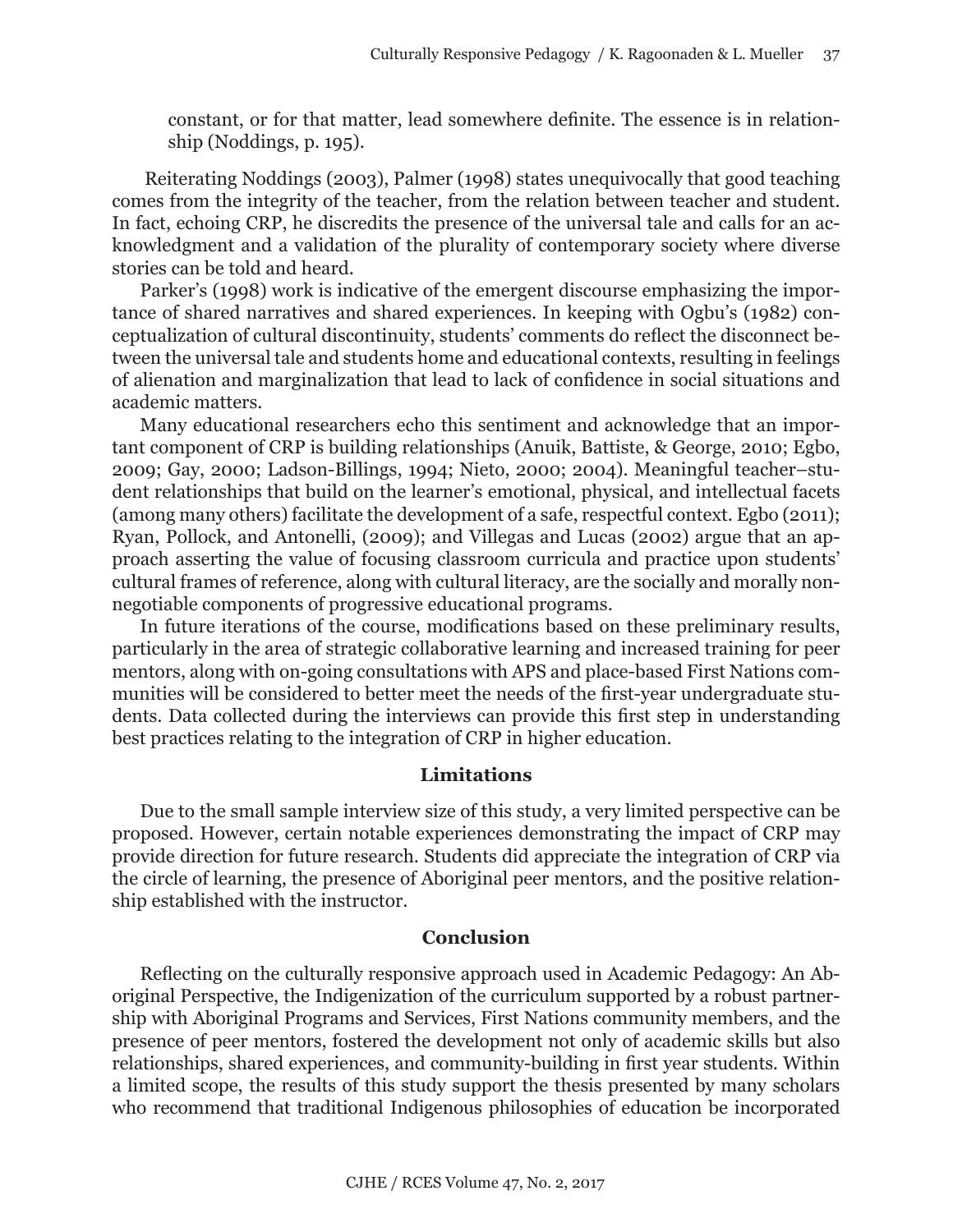into institutional programming (Anuik & Gillies, 2012; Battiste, 2002; Claypool & Preston, 2011; Stang & Vedan, 2012). Battiste (2002) writes, "Indigenous knowledge is now seen as an educational remedy that will empower Aboriginal students if applications of their Indigenous knowledge, heritage, and language are integrated into the Canadian educational system" (p. 9). Battiste (2002) recognizes that the holistic nature of Indigenous knowledge is fundamental to First Nations worldviews and must always be taken into account when considering educational policy, practice, and curricula. This viewpoint is also highlighted within the First Nations Education Steering Committee's *First Peoples' Principles of Learning* (FNESC, 2008): "Learning is holistic, reflexive, reflective, experiential, and relational focused on connectedness, on reciprocal relationships, and a sense of place" .

 The data taken from the interviews speak to the importance of the interconnectedness of the self in relationship to society and education. This precept underscores the salient need to address not only the intellectual but also the emotional, physical, and social facets of first-year students coming into a new and often foreign academic culture. Responding to the aspirations and needs of diverse learners means valuing their collective intellectual traditions and identities. This research has the potential to serve as a framework for the development of indicators to report and monitor successful CRP in first-year learning, not only in specific populations like Aboriginal Access students but also for all first-year university students experiencing the complexity of campus life.

To conclude, we refer to Pidgeon's (2009) considerations of the future of Aboriginal higher education in the British Columbia postsecondary system. Expanding on Bowles' (2009) *20 Questions for 2020*, Pidgeon's response includes Indigenizing the deliberations to include recent research to propose what institutions, governments (local, provincial, federal) and First Nation, Inuit and Métis Peoples communities can do to further Indigenous education. The 20 Questions Indigenized by Pidgeon (2009) are found in Appendix A.

I would argue that a system-wide community approach to Aboriginal post-secondary education entails an active dialogue that uses Indigenous research and evidence-based practices to inform policy and practice. Reiterating Kirkness and Barnhardt's 4Rs calls again for systemic changes across the educational system that has as its foundation and fabric respect for Indigenous cultural integrity; reciprocal relationships that are meaningful and engaging; programs and services are relevant and reciprocal to the Indigenous communities, locally and globally; and responsible participation in all aspects of peoples' lives. This dialogue and systemic transformation cannot merely be left to those in the larger research universities in the province. (Pidgeon, 2009 p.11)

# **Note**

<sup>1.</sup> In Archibald et al., (1995) & (Pidgeon, 2008), Wholistic is spelled with a "w" on purpose to reflect the interconnections and interrelationships that are an important component of Indigenous epistemologies (see Archibald et al, 2009).

# **Acknowledgements**

The authors acknowledge the support of Adrienne Vedan, Director, Aboriginal Programs and Services, UBC's Okanagan campus, members of the Faculty of Education's Aboriginal Education Advisory and the wisdom and guidance of the peer reviewers who provided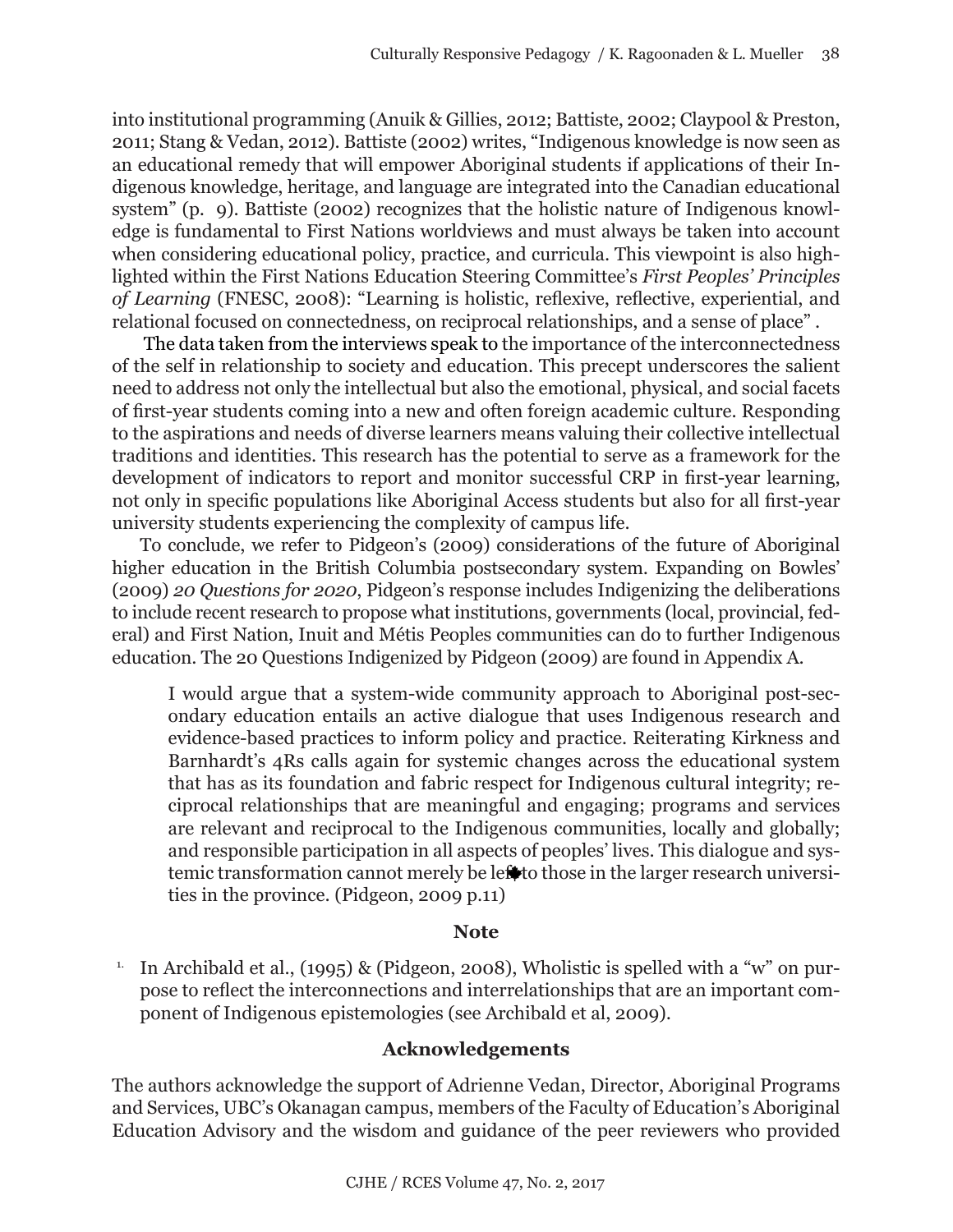seminal direction in the revision process.

#### **References**

Anuik, J., Battiste, M., & George, P. (2010). Learning from promising programs and applications in nourishing the learning spirit. *Canadian Journal of Native Education*, *33*(1), 63–82.

Anuik, J., & Gillies, C. (2012). Indigenous knowledge in post-secondary educators' practices: Nourishing the learning spirit. *Canadian Journal of Higher Education*, *42*(1),  $63 - 79.$ 

Archibald, Jo-ann. (1995). Locally Developed Native Studies Curriculum. In M. Battiste and J. Barman (Eds.), *First Nations Education in Canada: The Circle Unfolds.* Vancouver: UBC Press

Archibald, J., Pidgeon, M., & Hawkey, C. (2009). *Aboriginal transitions: Undergraduate to graduate studies*. U2G Phase I Final Report. Department Faculty of Education, University of British Columbia.

Armstrong, Jeannette C. (2000). Let Us Begin With Courage. *Ecoliteracy: Mapping the Terrain.* Berkeley: Learning in the Real World.

Armstrong, J. (2005). Okanagan education for sustainable living: As natural as learning to walk or talk. In M. Stone & Z. Barlow (Eds.), *Ecological literacy: Educating our children for a sustainable world* (pp. 80–84). San Francisco, CA: Sierra Club Books.

Ball, A. (2009). Towards a theory of generative change in culturally and linguistically complex classrooms. *American Educational Research Journal, 46*(1), 45–72.

Ball, A., & Tyson, C. (Eds). (2011). *Studying Diversity in Teacher Education*. Lanham, MD: Rowman & Littlefield.

Barefoot, B. O. (Ed.).(1993). *Exploring the evidence: Reporting outcomes of freshman seminars* (Monograph No. 11). Columbia, SC: University of South Carolina, National Resource Center for the Freshman Year Experience.

Barefoot, B. O. (2000). The first-year experience: Are we making it any better? *About Campus*, *4*(6), 2–18.

Barefoot, B. O., Berman, D., Gardner, J. N., Henscheid, J., Hunter, M. S., & Swing, R. (2001). *Strengthening first-year seminars: A foundation for student success* (Teleconference video and print resource packet). Available from the University of South Carolina, National Resource Center for The First-Year Experience and Students in Transition.

Barefoot, B., & Fidler, P. (1996). *The 1994 national survey of freshman seminar programs: Continuing innovations in the collegiate curriculum* (Monograph No. 20). Columbia, SC: University of South Carolina, National Resource Center for the Freshman Year Experience and Students in Transition.

Barefoot, B.O., Gardner, J. N., Cutright, M., Morris, L. V., & Schroeder, C. C. (Eds.). (2005). *Achieving and sustaining institutional excellence for the first year of college*. San Francisco, CA: Jossey-Bass,.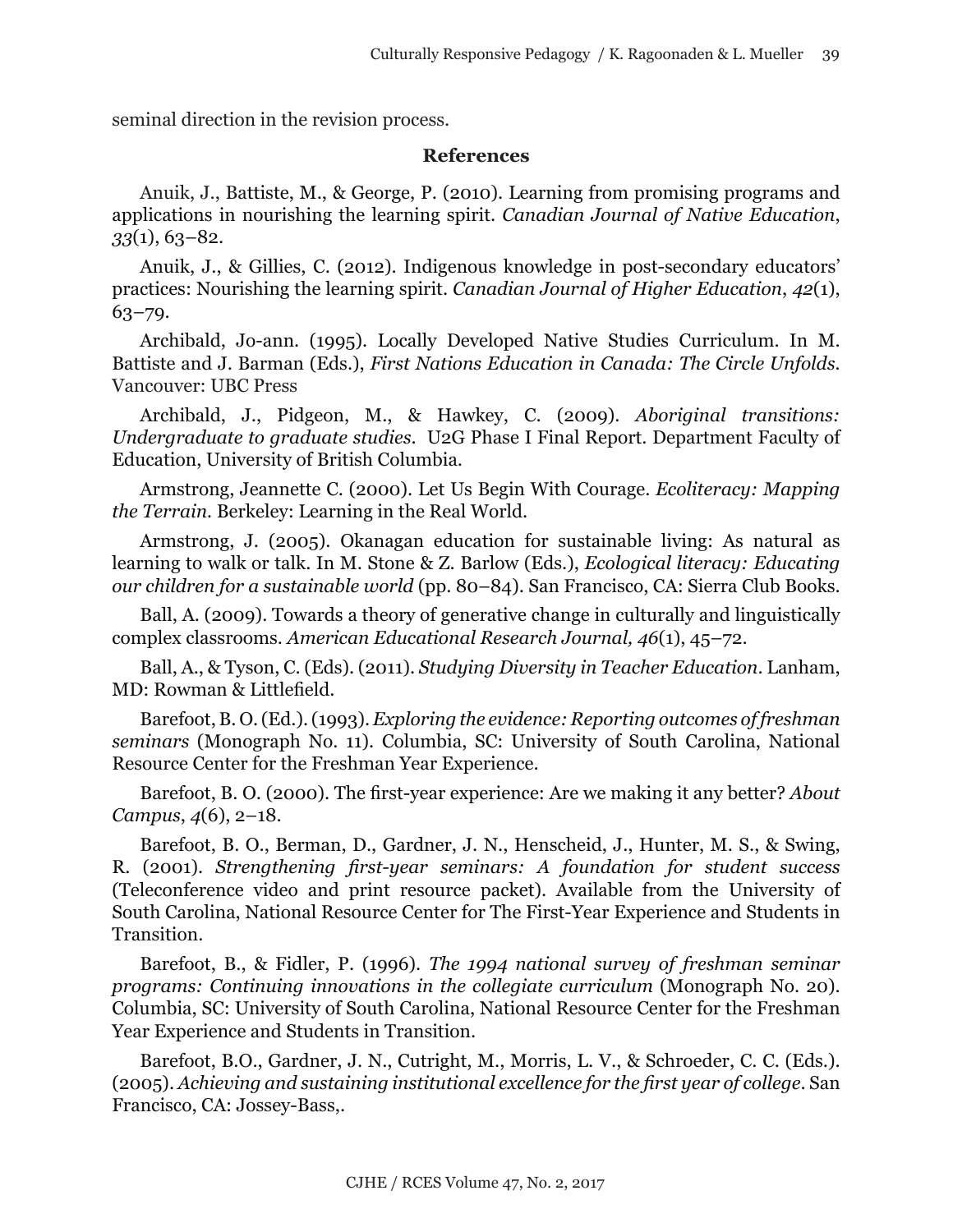Battiste, M., & Henderson, J. (2009). Naturalizing Indigenous knowledge in Eurocentric education. *Canadian Journal of Native Education*, *32*(1), 5–18.

Battiste, M. (2002). *Indigenous knowledge and pedagogy in First Nations education: A literature review with recommendations*. National Working Group on Education and the Minister of Indian Affairs. Ottawa, ON: Indian and Northern Affairs Canada.

Battiste, M. (2013). *Decolonizing education: Nourishing the learning spirit.* Saskatoon, SK: Purich Publishing.

Battiste, M., Bell, L., & Findlay, L. M. (2002). Decolonizing education in Canadian universities: An interdisciplinary, international, Indigenous research project. *Canadian Journal of Native Education, 26*(2), 82–95.

Bopp, J., Bopp, M., Brown, L., & Lane, P. (2004). *The sacred tree*. Twin Lakes, WI: Lotus Press.

Bowles, P. (2009). *20 questions for 2020: BC's research universities in a changing context.* Vancouver, BC: Confederation of University Faculty Associations of BC. http:// scholar.google.ca/citations?user=0EKS5A8AAAAJ&hl=en

British Columbia Ministry of Education. (n.d.). *Aboriginal Education: BC's new curriculum.* Retrieved from https://curriculum.gov.bc.ca/sites/curriculum.gov.bc.ca/ files/pdf/aboriginal\_education\_bc.pdf

Canadian Council on Social Development. (2012). A demographic profile of Canada Retrieved from <http://www.ccsd.ca/factsheets/demographics/demographics.pdf>

Canadian Council on Learning (2009). The State of Aboriginal Learning in Canada: A holistic approach Retrieved from http://www.afn.ca/uploads/files/education2/state\_ of\_aboriginal\_learning\_in\_canada-final\_report,\_ccl,\_2009.pdf

Cherubini, L. (2014). *Aboriginal student engagement and achievement: Educational practices and sustainability*. Vancouver, BC: UBC Press.

Claypool, T., & Preston, J. (2011). Redefining learning and assessment practices impacting Aboriginal students: Considering Aboriginal priorities via Aboriginal and Western worldviews. *Indigenous Education*, *17*(3), pp. 84–95. Retrieved from: [http://](http://ineducation.ca/index.php/ineducation/article/view/74) [ineducation.ca/index.php/ineducation/article/view/74](http://ineducation.ca/index.php/ineducation/article/view/74)

Cohen, Bill. (2010).*School Failed Coyote so Fox Made a New School: Indigenous Okanagan Knowledge Transforms Educational Pedagogy*. PhD Thesis. Retrieved from <https://circle.ubc.ca/handle/2429/30469>

Cuseo, J**.** (2002). *Organizing to collaborate: A taxonomy of higher education practices for promoting interdependence with in the classroom, across the campus, and beyond the college*. Stillwater, OK: New Forums Press.

Cuseo, J**.** (2003). Comprehensive support for students during the first year of college. In G. L Kramer & Associates (Eds.), *Student academic services: An integrated approach*  (pp. 271–310). San Francisco CA: Jossey-Bass.

Delpit, L. (2006). *Other people's children: Cultural conflict in the classroom*. New York, NY: New Press.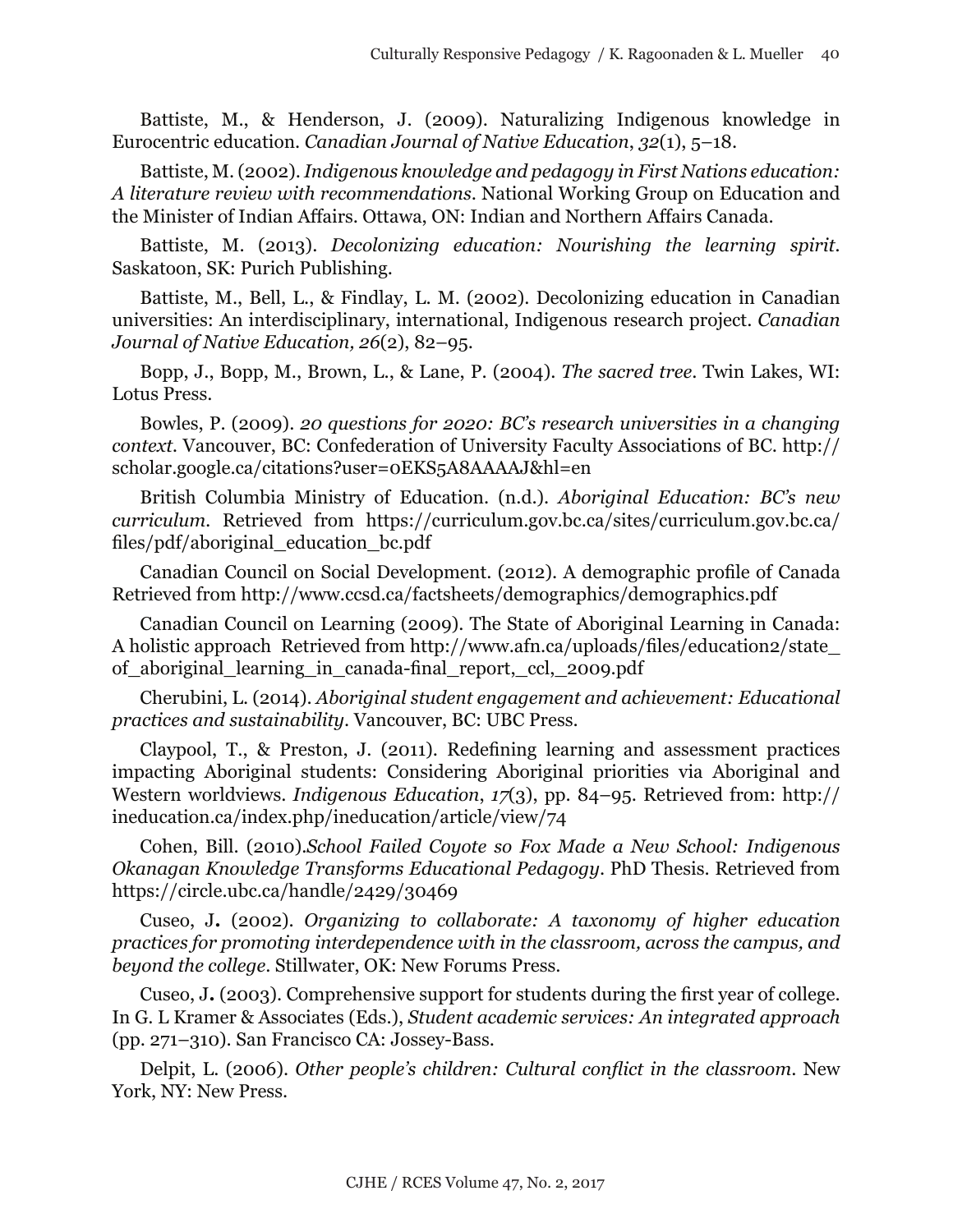Egbo, B. (2005). Emergent Paradigm: Critical Realism and Transformative Research in Educational Administration. *McGill Journal of Education, 40*(2), 267-284.

Egbo, B. (2009) *Teaching for diversity in Canadian schools*. Toronto, ON: Pearson Education Canada.

Egbo, B. (2011**).** What should preservice teachers know about race and diversity? Exploring a critical knowledge-base for teaching in 21st century Canadian classrooms. *Journal of Contemporary Issues in Education, 6*(2), 23–37.

Ender, S., & Newton, F. (2000). *Students helping students.* San Francisco, CA: Jossey-Bass.

Ellis, D., Toft, D., & Dawson, D. (2012). *Becoming a master student* (Canadian 5th ed.) Toronto. ON: Nelson Education.

First Nations Education Steering Committee (FNESC). (2008). *First peoples principles of learning*. Retrieved from [http://www.fnesc.ca/wordpress/wp content/](http://www.fnesc.ca/wordpress/wp-content/uploads/2011/03/PIPEL-6342c-FNESC-Learning-First-Peoples-poster-11x17.pdf) [uploads/2011/03/PIPEL-6342c-FNESC-Learning-First-Peoples-poster-11x17.pdf](http://www.fnesc.ca/wordpress/wp-content/uploads/2011/03/PIPEL-6342c-FNESC-Learning-First-Peoples-poster-11x17.pdf)

Gardner, J. N. (1980). *University 101: A concept for improving teaching and learning*. Retrieved from ERIC database. (ED192706).

Gardner, J. N. (1981). Developing faculty as facilitators and mentors. In V. A. Harren, M. N. Daniels, & J. N. Buck (Eds.), *Facilitating students' career development (*pp. 67– 80). New Directions for Student Services, No. 14. San Francisco, CA: Jossey-Bass.

Gay, G. (2000). *Culturally responsive teaching: Theory, research, and practice*. New York, NY: Teachers College Press.

Gay, G. (2010). Acting on beliefs in teacher education for cultural diversity. *Journal of Teacher Education, 61*(1–2)*,* 143–152.

Gay, G. (2013). Teaching to and through cultural diversity. *Curriculum Inquiry*, *43*(1)*,* 48–70. doi: 10.1111/curi.12002

Glaser**,** B. (1992). *Basics of grounded theory analysis.* Cambridge, UK: Cambridge University Press.

Glaser, B., & Strauss, A.L. (1967). *The discovery of grounded theory: Strategies for qualitative research.* Chicago, IL: Aldine.

Grant, C., & Gibson, M. (2011). Diversity and teacher education: A historical perspective. In Ball, A., & Tyson, C. (2011) (Eds), *Studying Diversity in Teacher Education*: Lanham, MD: Rowman & Littlefield.

Ishler, J. L., & Upcraft, M. L. (2005). The keys to first-year student persistence. In M. L. Upcraft, J. N. Gardner, & B. O. Barefoot (Eds.), *Challenging and supporting the firstyear student* (pp. 27–46). San Francisco, CA: Jossey-Bass.

Johnson, D. W., & Johnson, R. T. (1974). *Learning together and alone: Cooperation, competition, and individualization.* Englewood, Cliffs, NJ: Prentice-Hall.

Johnson, D.W., Johnson, R.T., & Holubec, E. J. (1990). *Circles of learning: Cooperation in the classroom.* Edina, MN: Interaction Book.

Kirkness, V. J., & Barnhardt, R. (1991). First Nations and higher education: The four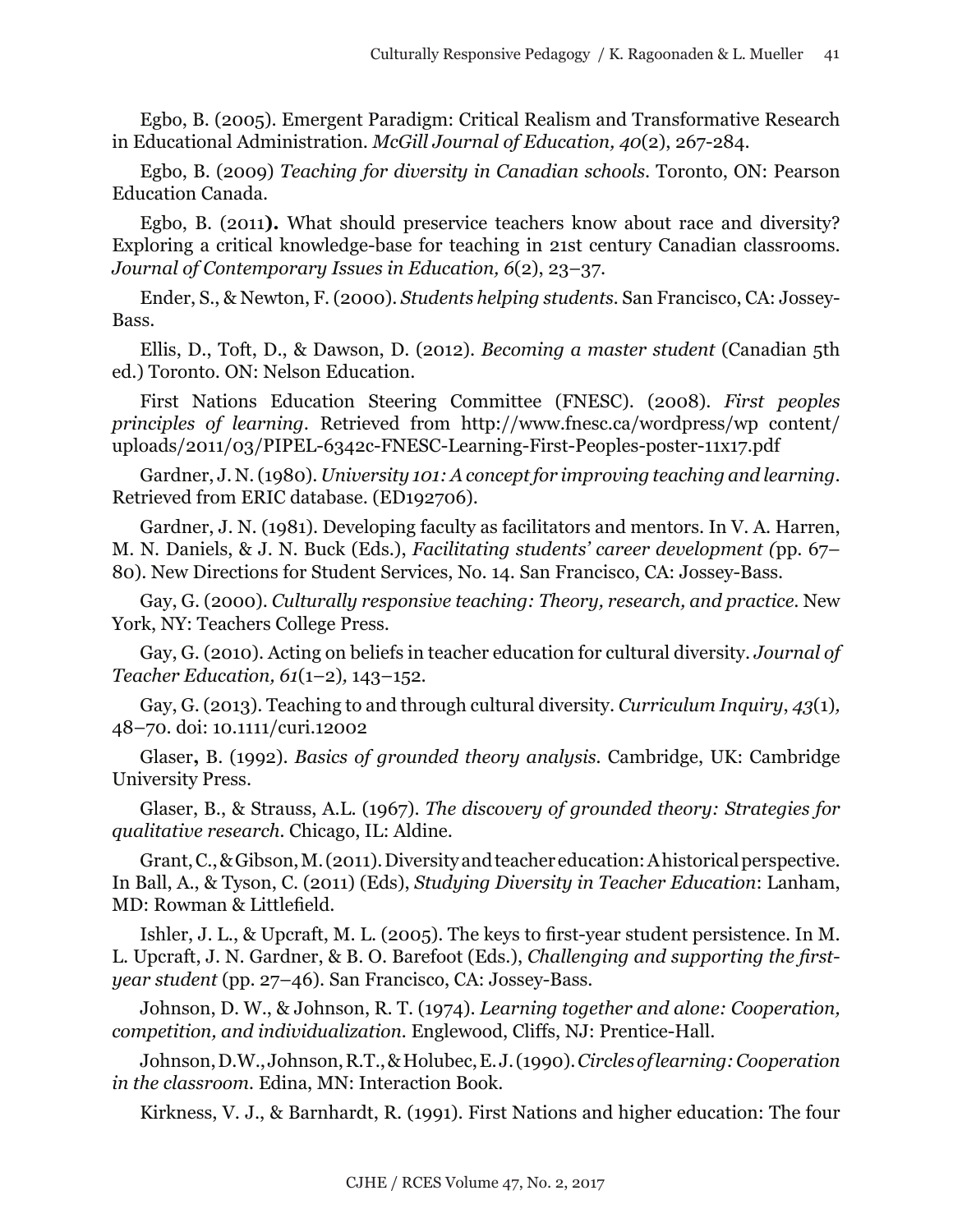R's respect, relevance, reciprocity, responsibility. *Journal of American Indian Education*, *30*(3), 1–15.

Kitchenham, A., Fraser, T., Pidgeon, M., & Ragoonaden, K. (2016). *Aboriginal education enhancement agreements: Complicated conversations as pathways to success.* Victoria: BC: British Columbia Ministry of Education..

Kuh, G. (2001) Assessing what really matters to student learning: Inside the national survey of student engagement. *Change*, *33*(3), 10–17, 66.

Kuokkanen, R. (2007). *Reshaping the university: Responsibility, Indigenous epistemes and the logic of the gift*. Vancouver, BC: UBC Press.

Ladson-Billings, G. (1994). *The dreamkeepers: Successful teachers of African American children*. San Francisco, CA: Jossey-Bass.

Marker, M. (2004). The Four Rs revisited: Some reflections on First Nations and higher education. In L. Andres & F. Finlay (Eds.), *Student affairs: Experiences in and through Canadian post-secondary education* (pp. 171–188). Vancouver, BC: UBC Press.

McGuigan, C. (2005). Malaspina's edge. The case for a University 101 course. Retrieved from https://www2.viu.ca/integratedplanning/documents/University101.pdf

National Resource Center for the First-Year Experience and Students in Transition. (2002). 2000 survey of first-year programming: Continuing innovations in the collegiate curriculum (Monograph No. 35). Columbia, SC: University of South Carolina, National Resource Center for The First-Year Experience and Students in Transition.

National Survey of Student Engagement. (n.d.) The NSSE report improving the college experience: National benchmarks of effective educational practice. Bloomington, IN: National Survey of Student Engagement. Retrieved from http://nsse.indiana.edu/pdf/ NSSE%202000%20National%20Report.pdf

Nieto, S. (2000). Placing equity front and center: Some thoughts on transforming teacher education for a new century. *Journal of Teacher Education, 51*(3), 180–187.

Nieto, S. (2004) *Affirming Diversity: The sociopolitical context of multicultural education* (4th ed.). New York, NY: Allyn & Bacon.

Noddings, N. (/2003). *Caring: A feminine approach to ethics and moral education*, (2nd ed). Berkeley, CA: University of California Press.

Ogbu J. U. (1978). *Minority education and caste: The American system in crosscultural perspective*. San Diego, CA: Academic Press.

Ogbu, J. U. (1982) Cultural discontinuities and schooling. *Anthropology and Education Quarterly*, *13*(4), 290–307. Retrieved from doi.org/10.1525/aeq.1982.13.4.05x1505w

Padgett, R. D., & Keup, J. (2011). 2009 *National survey of first-year seminars: Ongoing efforts to support students in transition* (Research Reports on College) Retrieved from

[http://sc.edu/fye/research/research\\_presentations/files/2012%20ACPA%20](http://sc.edu/fye/research/research_presentations/files/2012%20ACPA%20Presentation_FYS%20Outcomes.pdf) [Presentation\\_FYS%20Outcomes.pdf](http://sc.edu/fye/research/research_presentations/files/2012%20ACPA%20Presentation_FYS%20Outcomes.pdf)

Padgett, R. D., & Keup, J. R. (2011). *2009 National Survey of First-Year Seminars: Ongoing efforts to support students in transition (Research Reports on College*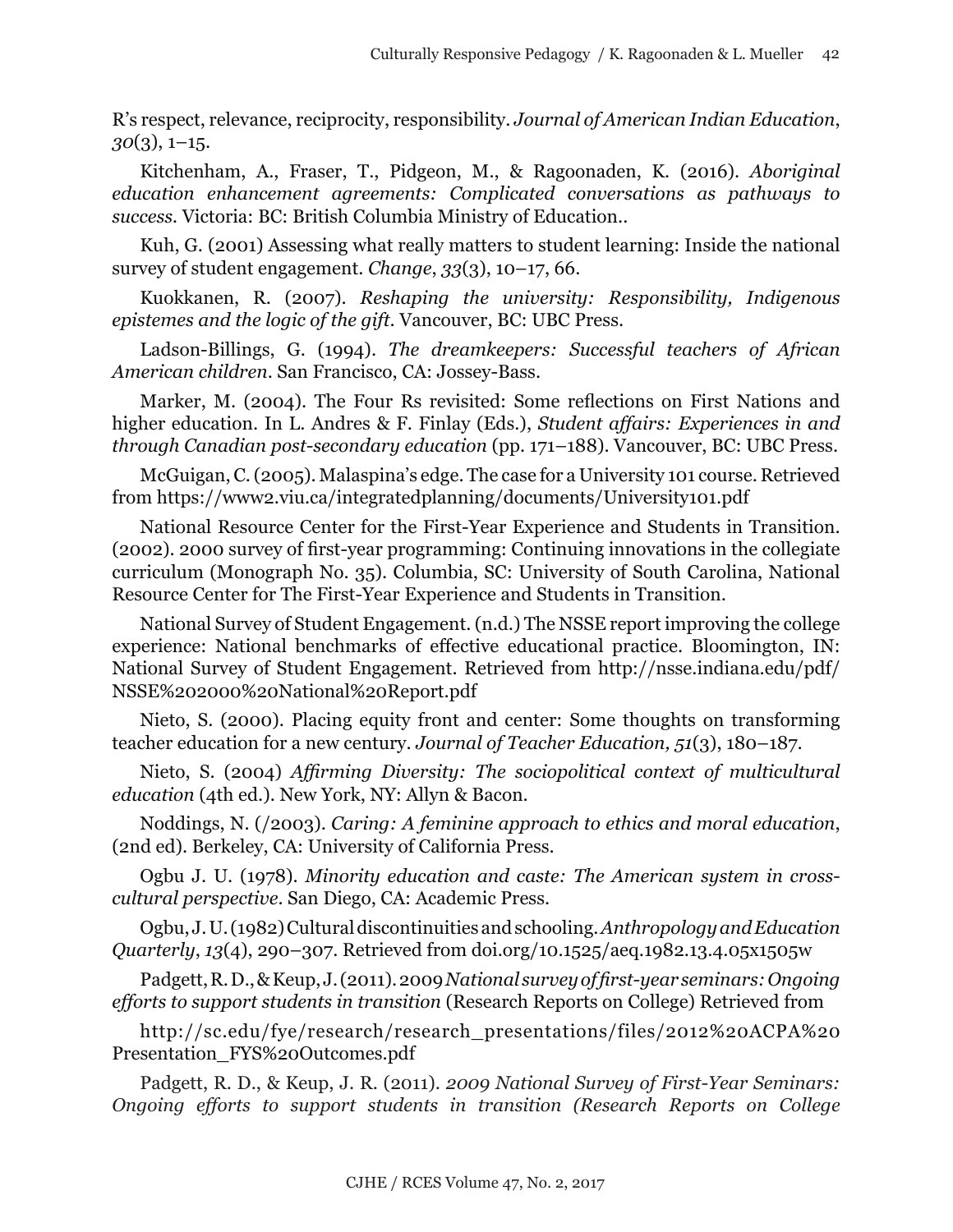*Transitions No. 2).* Columbia, SC: University of South Carolina, National Resource Center for The First-Year Experience and Students in Transition.

Palmer, P. J. (1998). *The courage to teach: Exploring the inner landscape of a teacher's life.* San Francisco, CA: Jossey-Bass.

Parhar, N., & Sensoy, Ö. (2011). Culturally relevant pedagogy redux: Teachers' conceptions of their work and its challenges. *[Canadian Journal of Education,](http://ojs.vre.upei.ca/index.php/cje-rce/) 34*(2), 189–218.

Pascarella, E., Terenzini, P., & Wolfle, L**.** (1986). Orientation to college and freshman year persistence/withdrawal decisions. *Journal of Higher Education*, *57*(2), 60–75.

Pidgeon, M. (2008). *It takes more than good intentions: Institutional accountability and responsibility to Indigenous higher education*. (Unpublished doctoral dissertation). University of British Columbia, Vancouver, BC. (https://open.library.ubc.ca/cIRcle/ collections/ubctheses/24/items/1.0066636)

Pidgeon, M. (2009). Indigenizing the 20 questions: Considering the future of Aboriginal higher education in BC's post-secondary system. A Submission for CUFA BC's 20 Questions for 2020 Project. Retrieved from http://scholar.google.ca/citations?user= 0EKS5A8AAAAJ&hl=en

Pidgeon, M., Archibald, J., & Hawkey, C. (2014). Relationships matter: Supporting Aboriginal graduate students in British Columbia, Canada. *The Canadian Journal of Higher Education, 44*(1), 1–21.

Preston, J., & Claypool, T. (2013). Motivators of educational success: Perceptions of grade 12 Aboriginal students. *Canadian Journal of Education, 36*(4), 257–279.

Ragoonaden, K. (2012). EDUC 104 Introduction to Academic Pedagogy: An Aboriginal Perspective. Instructor's Manual. Faculty of Education. UBC Okanagan.

Ragoonaden, K., & Bordeleau, P. (2000) Collaborative learning and the internet. *Educational Technology and Society*, *3*(3), 361–372.

Ragoonaden, K., Cherkowski, S., Baptiste, M., & Després, B. (2009) *Sntrusntm i7 captikwlh:* Unravel the story, the Okanagan way. *Alberta Journal of Educational Research*, *55*(3), 382–396.

Ragoonaden, K., Cherkowski, S., & Berg, S. (2012). New directions in daily physical activity: Integral education, yoga and physical literacy. *Physical and Health Education Academic Journal, 4*(1), 1–16.

Ryan, J., Pollock, K., & Antonelli, F. (2009). Teacher diversity in Canada: Leaky pipelines, bottlenecks, and glass ceilings. *Canadian Journal of Education*, *32*(3), 591–617.

Shariff, F. (2008). The liminality of culture: Second generation South Asian Canadian identity and the potential for postcolonial texts. *Journal of Teaching and Learnin*g, *5*(2), 67–80.

Stang, S. & Vedan, A. (2012, August). *First steps for First Nations students: The library as a partner for student success.* Paper presented at Empowering Library Services for Indigenous People—Indigenous Matters Special Interest Group, Helsinki, Finland.

Sharpe, A., & Arsenault, J. (2009). *Investing in Aboriginal education in Canada:*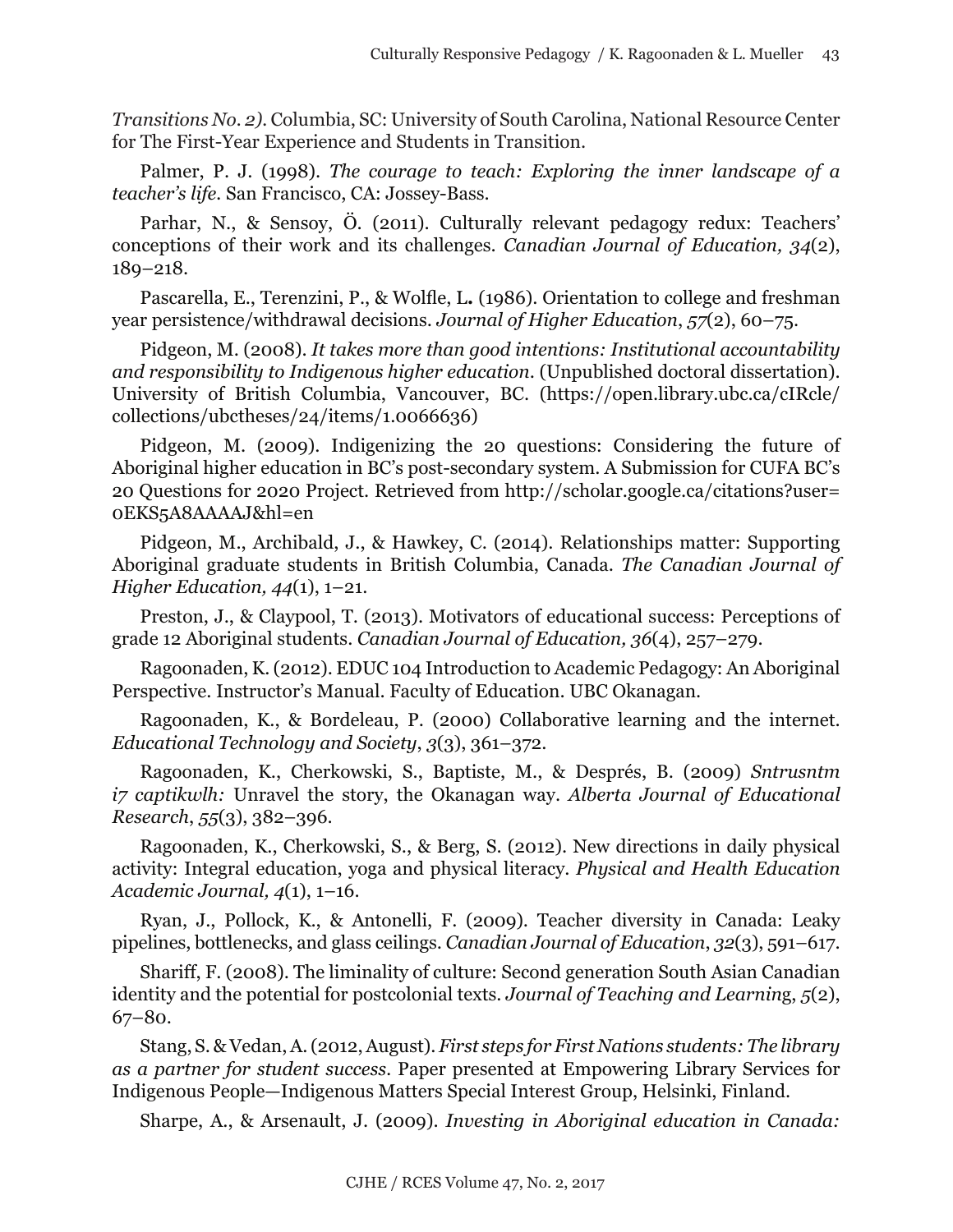*An economic perspective*. Retrieved from Canadian Policy Research Networks Research Report website at [http://www.cprn.org/documents/51980\\_EN.pdf](http://www.cprn.org/documents/51980_EN.pdf)

Social Sciences and Humanities Research Council (SSHRC). (2016). *Research Involving the First Nations, Inuit and Métis Peoples of Canada*. Retrieved from [http://](http://www.pre.ethics.gc.ca/eng/policy-politique/initiatives/tcps2-eptc2/chapter9-chapitre9/) [www.pre.ethics.gc.ca/eng/policy-politique/initiatives/tcps2-eptc2/chapter9-chapitre9/](http://www.pre.ethics.gc.ca/eng/policy-politique/initiatives/tcps2-eptc2/chapter9-chapitre9/)

Stuhldreier, M., & Ford, M. (2009, October). *Developing curriculum through integration of Aboriginal culture with educational theory and practice*. PowerPoint presentation at the 7th UQAT Annual First Nations Symposium. Winnipeg, MB: Red River College.

Tinto, V. (1993). *Leaving college: Rethinking the causes and cures of student attrition*  (2nd ed.). Chicago, IL: University of Chicago Press.

Tinto, V. (2002). *Establishing conditions for student success.* Presented at the 11th Annual conference of the European Access Network, Monash University, Pato, Italy.

Upcraft, M. L., & Gardner, J. N. (1989). A comprehensive approach to enhancing freshman success. In M. L. Upcraft, & J. N. Gardner (Eds.), *The freshman year experience: Helping students survive and succeed in college* (pp. 1–12). San Francisco, CA: Jossey-Bass.

Villegas, A. M., & Lucas, T. (2002). *Educating culturally responsive teachers: A coherent approach*. Albany, NY: State University of New York Press.

Wilke, C., & Kuckuck, S. (1989). A longitudinal study of the effects of a freshman seminar. *Journal of the Freshman Year Experience, 1*(1), 7–16.

# **Contact Information**

C. Karen Ragoonaden, Ph.D. Faculty of Education The University of British Columbia Okanagan Campus karen.ragoonaden@ubc.ca

Karen Ragoonaden's research and publications reflect her commitment to provide educational leadership in the scholarship of teaching and learning. In keeping with the emphasis on the self, society, and education, this work builds on her academic and educational leadership conceptualizing culturally responsive approaches to teaching, learning, and curriculum development and innovation.

Lyle Mueller is a former Advisor, Aboriginal Education to the Provost, and the former Director of Aboriginal Programs and Services, at University of British Columbia Okanagan Campus. At present, his focus is on broad projects and maintenance of relationships with Aboriginal communities. Mueller began his career as a teacher in Saskatchewan's Aboriginal high school programs. He started as Aboriginal Education Coordinator at Okanagan University College (OUC) in 1992, and served in Aboriginal programs at both OUC and UBC. He is the co-author of the Mathematics 104 textbook for Aboriginal Access Program students and co-developer of culturally relevant access courses for Aboriginal students.